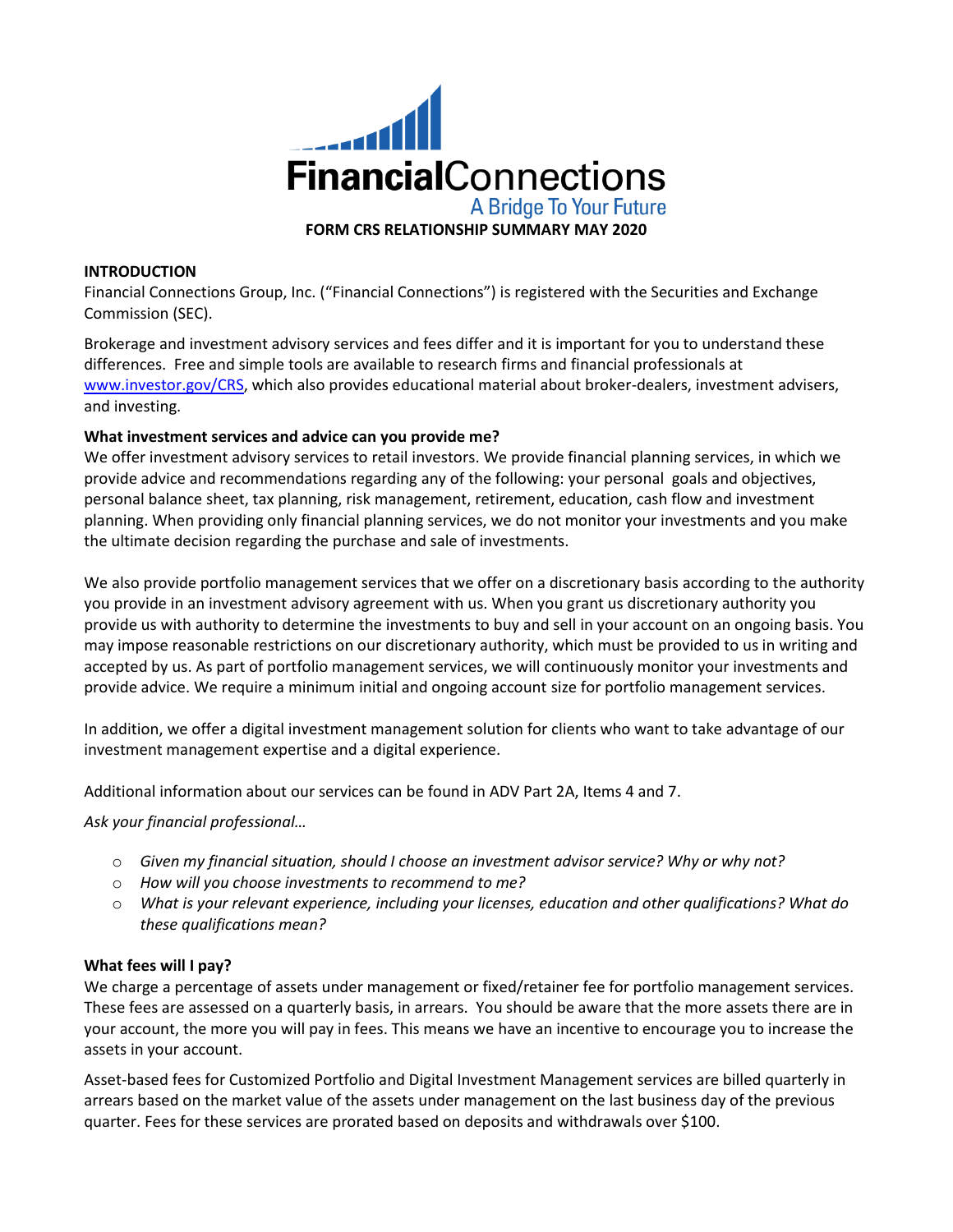For initial financial planning services, we charge hourly. We take an estimate of the number of hours to complete the plan times our hourly rate. After the initial plan is complete, an hourly/ fixed/retainer fee may be charged for ongoing planning depending on the service requested. When you pay us only an hourly or fixed fee, it will not include fees for implementing recommendations made. This means we have an incentive to recommend additional advisory services to you for which additional fees are charged.

Examples of the most common fees and costs applicable to retail investors include custodian fees, account maintenance fees, fees related to mutual funds, ETFs, and other transactional fees and product-level fees).

You will pay fees and costs whether you make or lose money on your investments. Fees and costs will reduce any amount of money you make on your investments over time. Please make sure you understand what fees and costs you are paying.

Please refer to firm's ADV Part 2, Item 5 for additional information regarding our fees.

*Ask your financial professional: Help me understand how these fees and costs might affect my investments. If I give you \$10,000 to invest, how much will go to fees and costs, and how much will be invested for me?*

#### **What are your legal obligations to me when providing recommendations as my investment adviser? How else does your firm make money and what conflicts of interest do you have?**

*When we act as your investment adviser*, we have to act in your best interest and not put our interest ahead of yours. At the same time, the way we make money creates some conflicts with your interests. You should understand and ask us about these conflicts because they can affect the investment advice we provide you. Here is an example to help you understand what this means.

If you ask Financial Connections whether or not you should repay a loan using money invested with us, it presents a conflict of interest, as fiduciaries, we must disclose to you and mitigate through policies and procedures.

*Ask your financial professional: How might your conflicts of interest affect me, and how will you address them?*

#### **How do your financial professionals make money?**

Our financial professionals receive a salary and a discretionary bonus based on their individual performance and the success of the firm.

# **Do you or your financial professionals have legal or disciplinary history?**

No. Please visit Investor.gov/CRS for a free and simple search tool to research you and your financial professionals.

*Ask your financial professional*: *As a financial professional, do you have any disciplinary history? For what type of conduct?*

*Who is my primary contact person? Is he or she a representative of an investment adviser or a broker-dealer? Who can I talk to if I have concerns about how this person is treating me?*

Additional information about Financial Connections' service and to request a copy of ADV Part 3 (Form CRS), please contact us at (415) 924-1091.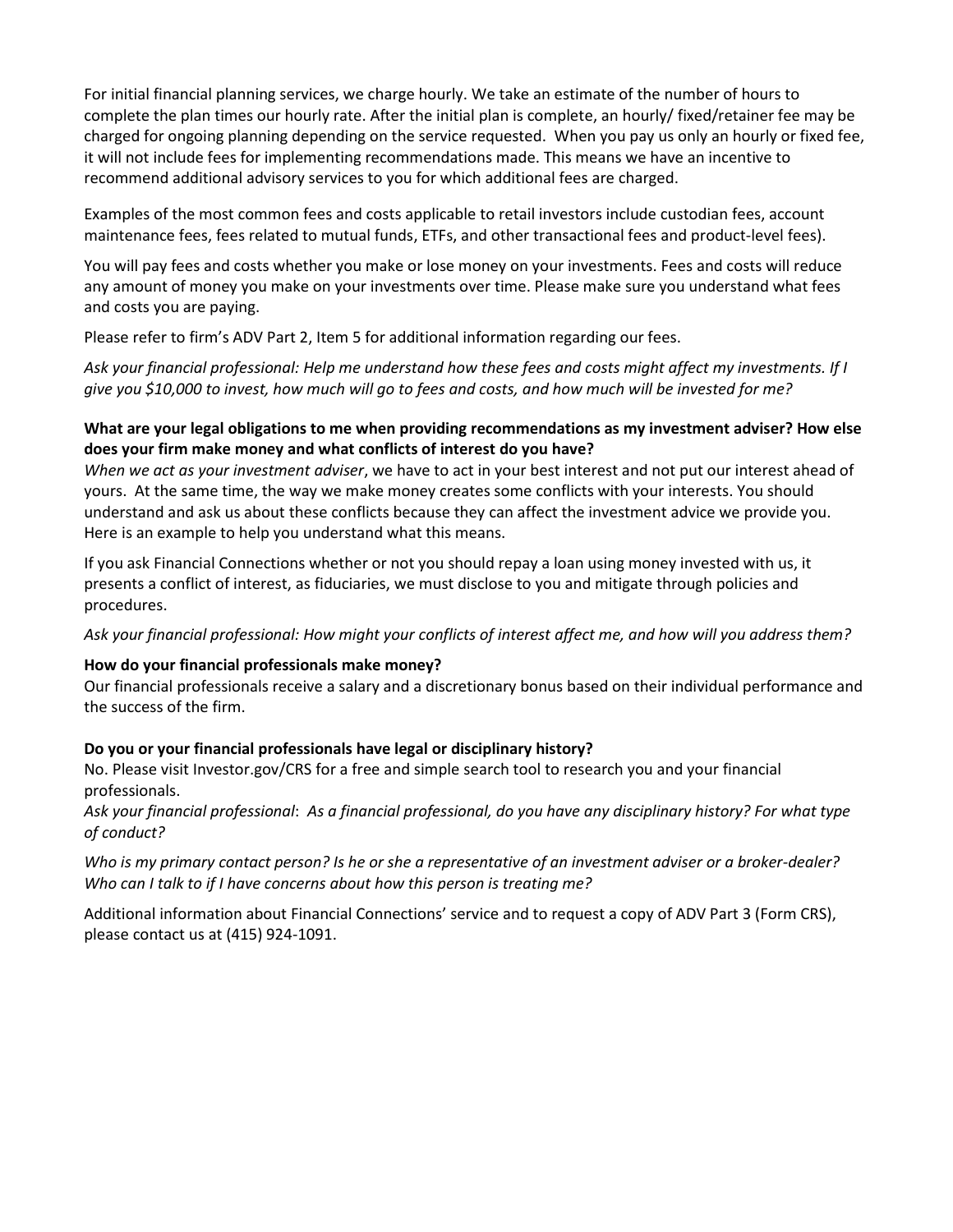

SEC Registered Investment Adviser

21 Tamal Vista Boulevard #105 Corte Madera, CA 94925 415.924.1091 Additional Locations: Berkeley, CA San Francisco, CA

[www.FinancialConnections.com](http://www.FinancialConnections.com) 

Form ADV Part 2A

March 1, 2022

*Financial Connections Group, Inc. ADV Part 2A Page 1 of 23*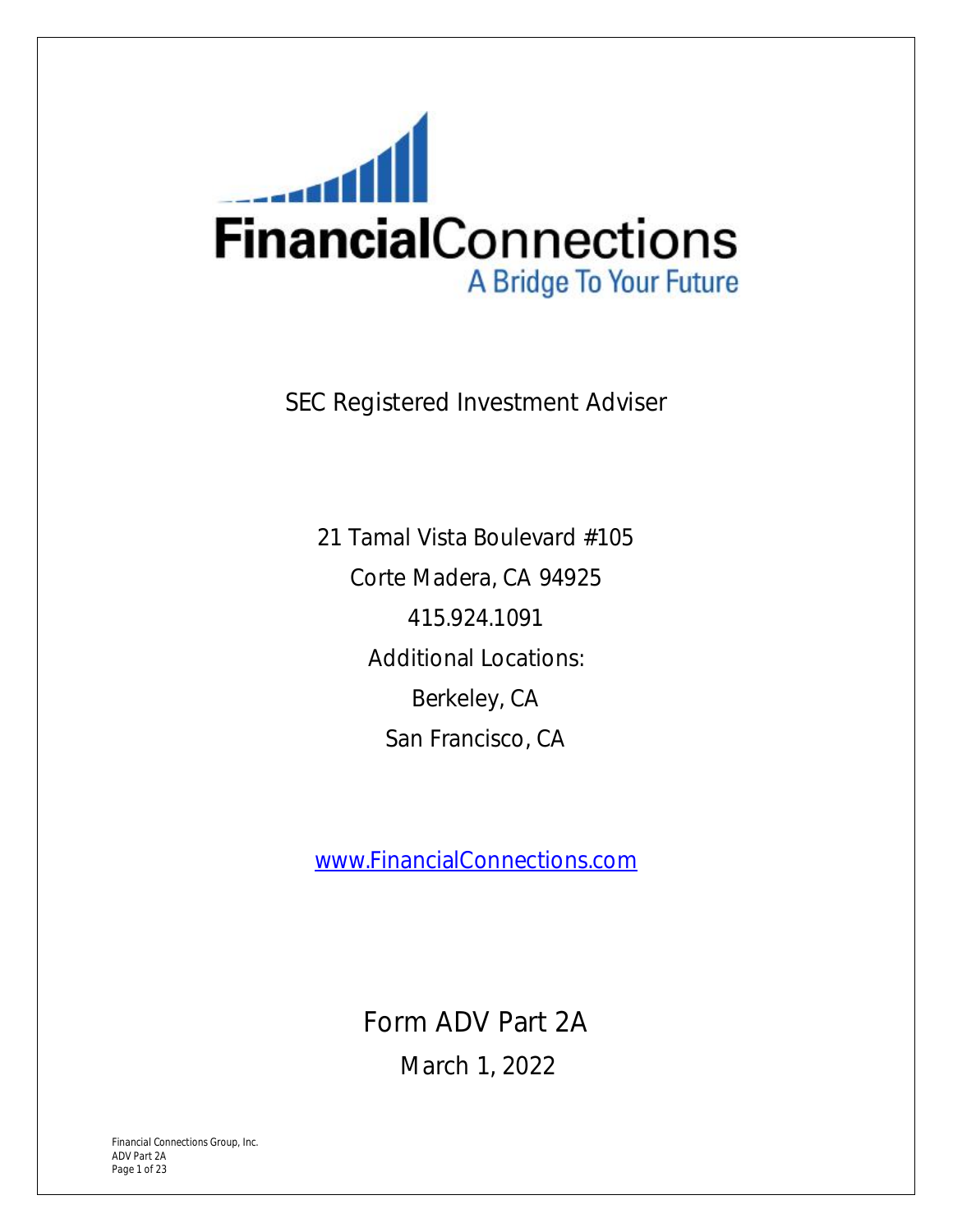This brochure provides clients and prospective clients with information about Financial Connections Group, Inc. and the qualifications, business practices, and nature of its services that should be carefully considered before becoming an advisory client. The contents of this brochure have not been approved or verified by the Securities and Exchange Commission, hereinafter the "SEC," or any other state or federal authority. While the firm is an investment adviser registered with the SEC, it does not imply a certain level of skill or training on the part of the firm or its associated personnel.

Questions relative to the firm, its services, or this ADV Part 2A may be made to the attention of Ms. Jill Hollander at (415) 924-1091. Additional information about the firm, other advisory firms, or associated investment adviser representatives is available on the Internet at [www.adviserinfo.sec.gov.](http://www.adviserinfo.sec.gov)

# **Item 2 - Material Changes**

The following material changes have occurred since its last annual update to the brochure dated March 1, 2021.

Item 4 - Elimination of the concierge and implementation services. Addition of the financial planning subscription service. Addition of the ability to manage employer plan retirement accounts through an intermediary.

The firm may at any time update this document and either send a copy of its updated brochure or provide a summary of material changes to its brochure and an offer to send an electronic or hard copy form of the updated brochure. Clients are also able to download this brochure from the SEC's Website: [www.adviserinfo.sec.gov](http://www.adviserinfo.sec.gov) or you may contact our firm at (415) 924-1091.

As with all firm documents, clients and prospective clients are encouraged to review this brochure in its entirety and are encouraged to ask questions at any time prior to or throughout the engagement.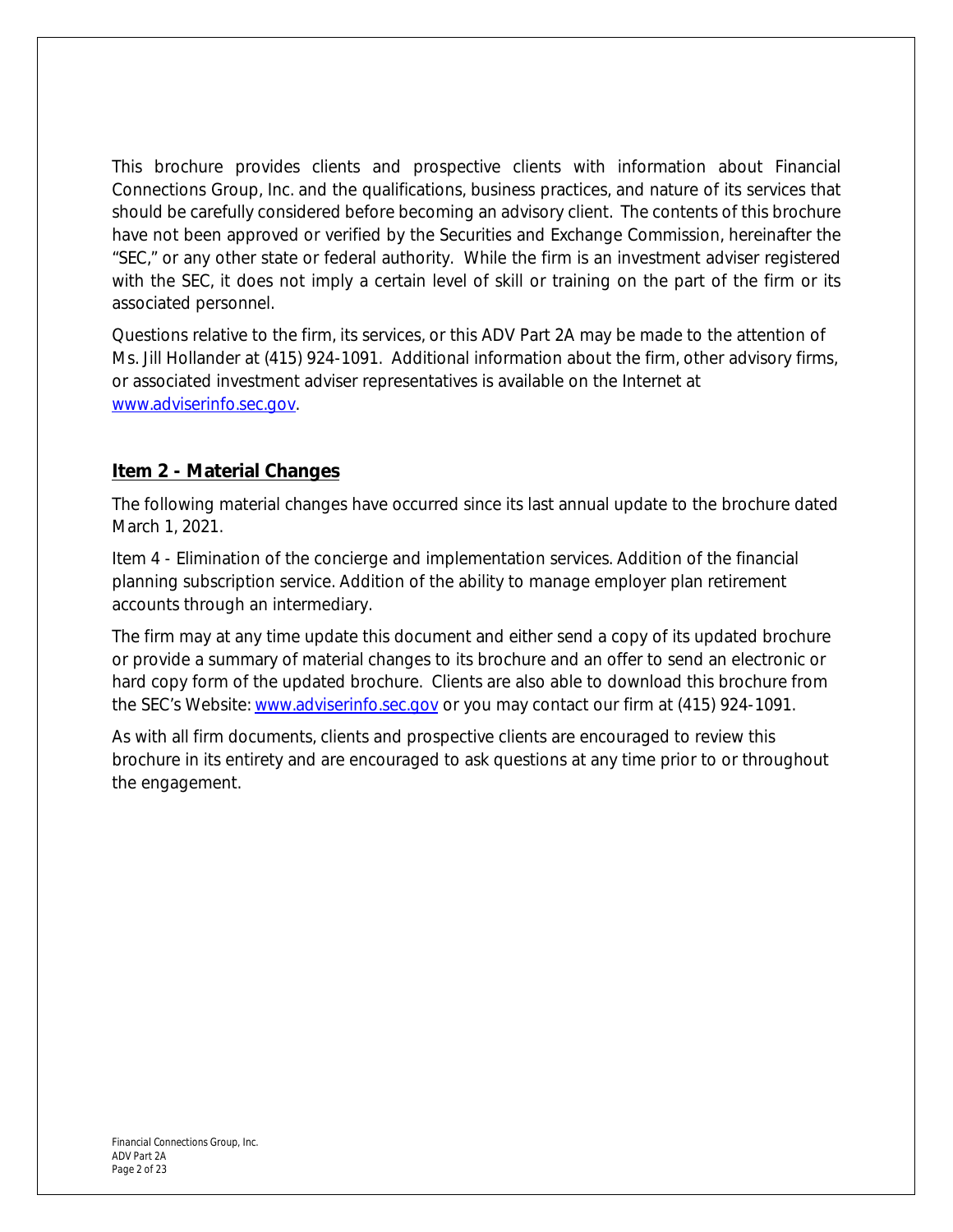# Item 3 - Table of Contents

# Page

| Item 11 - Code of Ethics, Participation or Interest in Client Transactions and Personal Trading. 15 |
|-----------------------------------------------------------------------------------------------------|
|                                                                                                     |
|                                                                                                     |
|                                                                                                     |
|                                                                                                     |
|                                                                                                     |
|                                                                                                     |
|                                                                                                     |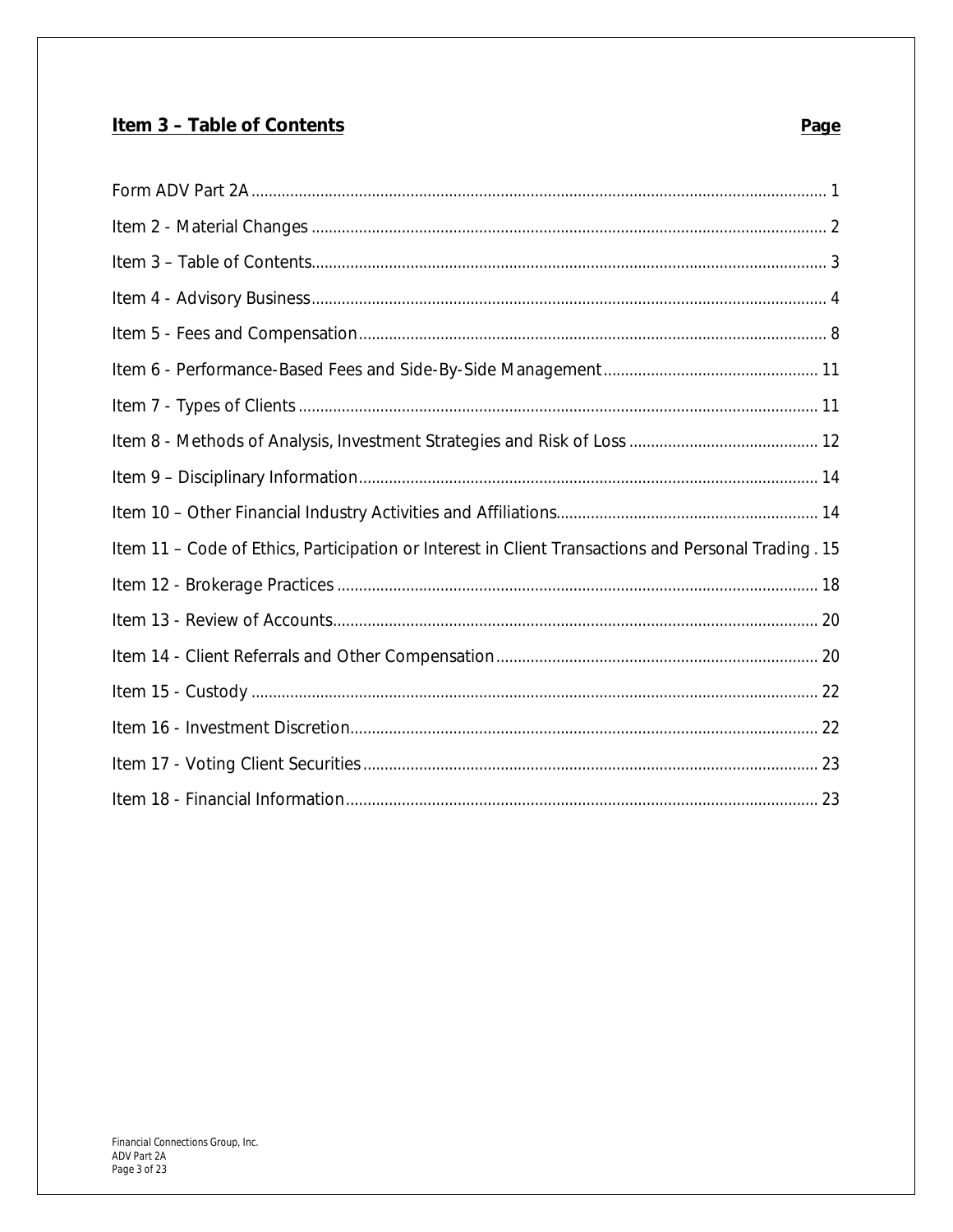# **Item 4 - Advisory Business**

Financial Connections Group, Inc. is an SEC registered investment adviser domiciled in the State of California. In addition to the firm's notice filing with the State of California (original registration in 1994), Financial Connections Group, Inc. and its associated personnel may register or meet certain exemptions to registration in other states in which they conduct business. Ms. Jill Hollander is the firm's Managing Partner, Chief Compliance Officer, and majority shareholder.

The following paragraphs describe our services and fees. Please refer to the description of each investment advisory service listed below for information on how we tailor our advisory services to your individual needs. As used in this brochure, the words "we", "our" and "us" refer Financial Connections Group, Inc. and the words "you", "your" and "client" refer to you as either a client or prospective client of our firm.

As a fee-only financial planning and investment management firm, we help plan for your future whether you're an individual, a couple or represent a trust. We assist clients plan for their financial future to fulfill their goals and objectives. We are fiduciaries and put our client's interest first. We do not sell any products and receive no commissions.

The firm holds itself to a *fiduciary standard*, which means Financial Connections Group, Inc. and its associates will act in the utmost good faith and performing in a manner believed to be in the best interest of its clients.

As of December 31, 2021, Financial Connections Group, Inc. provides investment management services under a discretionary account agreement involving approximately \$434.3 million in client assets.

# Introductory Meeting

A complimentary interview is conducted by a qualified representative of the firm to determine the scope of services to be provided. A package is then sent via DocuSign, the Proposal, the firm's ADV Part 2A, ADV Part 2B, Part 3 and Privacy Policy are included. If the information is downloaded from the web site, the ADV Part 2A, ADV Part 2B(s), ADV Part 3 and Privacy Policy are also available.

Should the client wish to engage Financial Connections Group, Inc. for its services, parties must enter into a written agreement, with further discussion and analysis conducted thereafter to ascertain financial need, goals, holdings, etc. The ADV Part 2A, Part 2B(s), ADV Part 3 and Privacy Statement accompany an Agreement.

Advice is based upon the information disclosed by the client or their legal agent and incorporates the client's financial situation at the time the plan is presented. In performing its services the firm may, but is not required to, verify any information received from the client or from the client's agents.

The firm does not provide accounting or legal services. With the client's consent, the firm may work with the client's other advisers (accountants, attorneys, etc.) to assist with coordination and implementation of accepted strategies. The client should be aware that their other advisers may bill them separately for their services, and these fees will be in addition to those of the firm.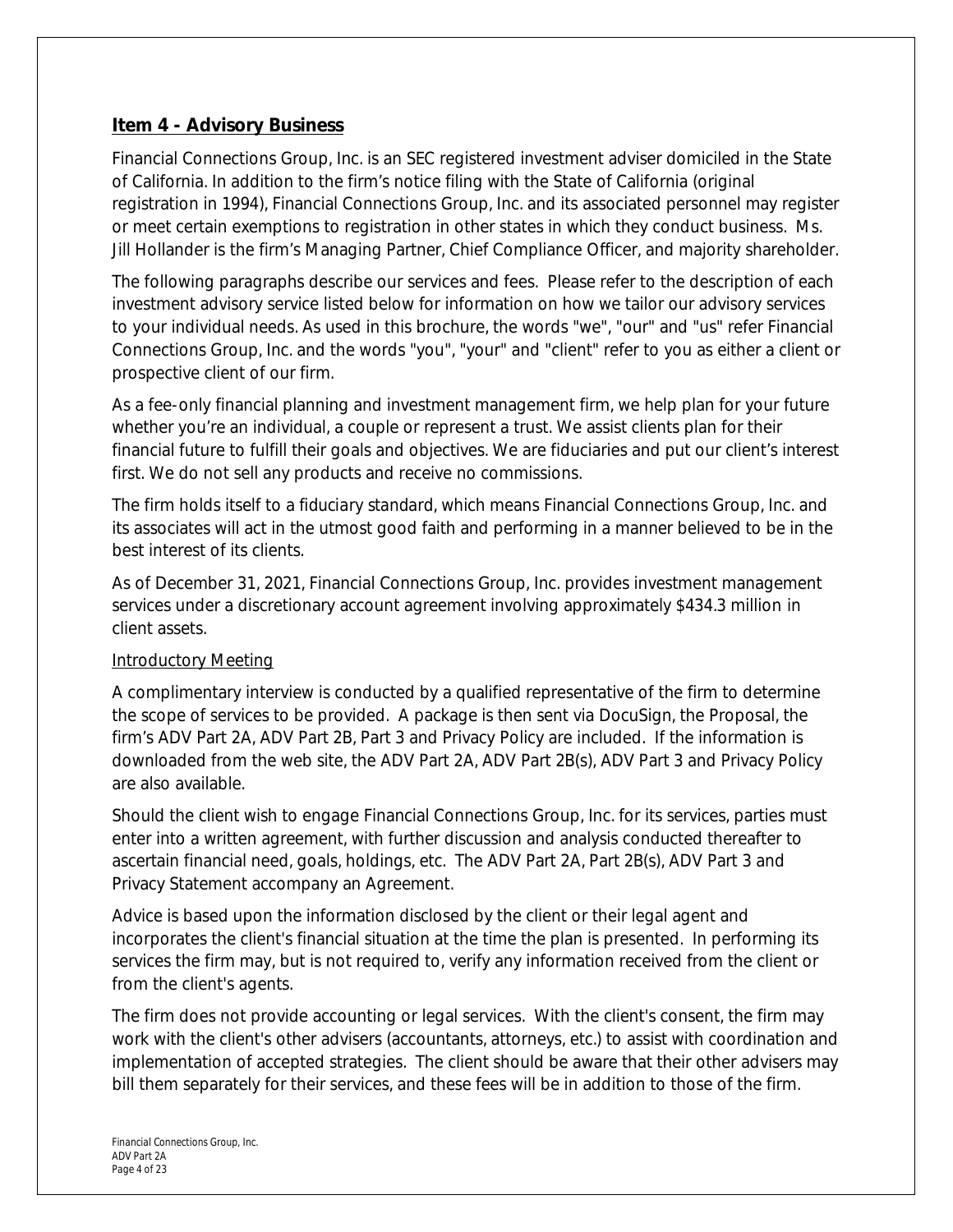#### FINANCIAL PLANNING

We prefer a client relationship begin with a plan. Our process starts by focusing on your:

- Goals (current and future)
- Timeframe to accomplish goals
- Activity (i.e. college savings, retirement plan, transition to retirement)

Depending upon the type of relationship you want with Financial Connections, we offer:

Ø **Hourly/Project-Based Financial Planning by Topic –** discusses your objectives and questions you want the financial plan to answer.

We ask that you complete a questionnaire and spending worksheet before our first meeting. Receiving these documents in advance allows us time to review your circumstances for a more productive meeting. This "get acquainted" meeting is complimentary.

Based on how much time it will take to create the plan, we quote you a price range (number of hours times the hourly rate). We will identify documents we need to work on your plan. Utilizing the information, we create the scenarios that respond to your questions and issues.

Once the project is complete, our relationship ends.

Unless the firm is engaged for long-term services, pursuant to a written agreement that includes review and updates, it would be the client's responsibility to engage additional services under a new engagement if desired. After we work with you to develop a financial plan, you may decide to continue to work with us implementing your plan, updating of your plan and/or to manage your assets.

# Ø **Estate Planning Documents**

If necessary, as part of a planning project, we subscribe to a service offering basic estate planning documents. This may involve a fee in addition to the cost of the plan.

Ø **Ongoing Financial Planning**

We ask that you complete a questionnaire and spending worksheet before our first meeting. Receiving these documents in advance allows us time to review your circumstances for a more productive meeting. This "get acquainted" meeting is complimentary.

Based on our discussion, we may ask for some additional information in order to evaluate the cost. It will be based on the amount of time it will take to accomplish the tasks ahead of us over the next 12 months. Payment is due at the end of each 90 days. Once an Agreement is signed, we will jointly develop a quarterly calendar for tasks to be accomplished together.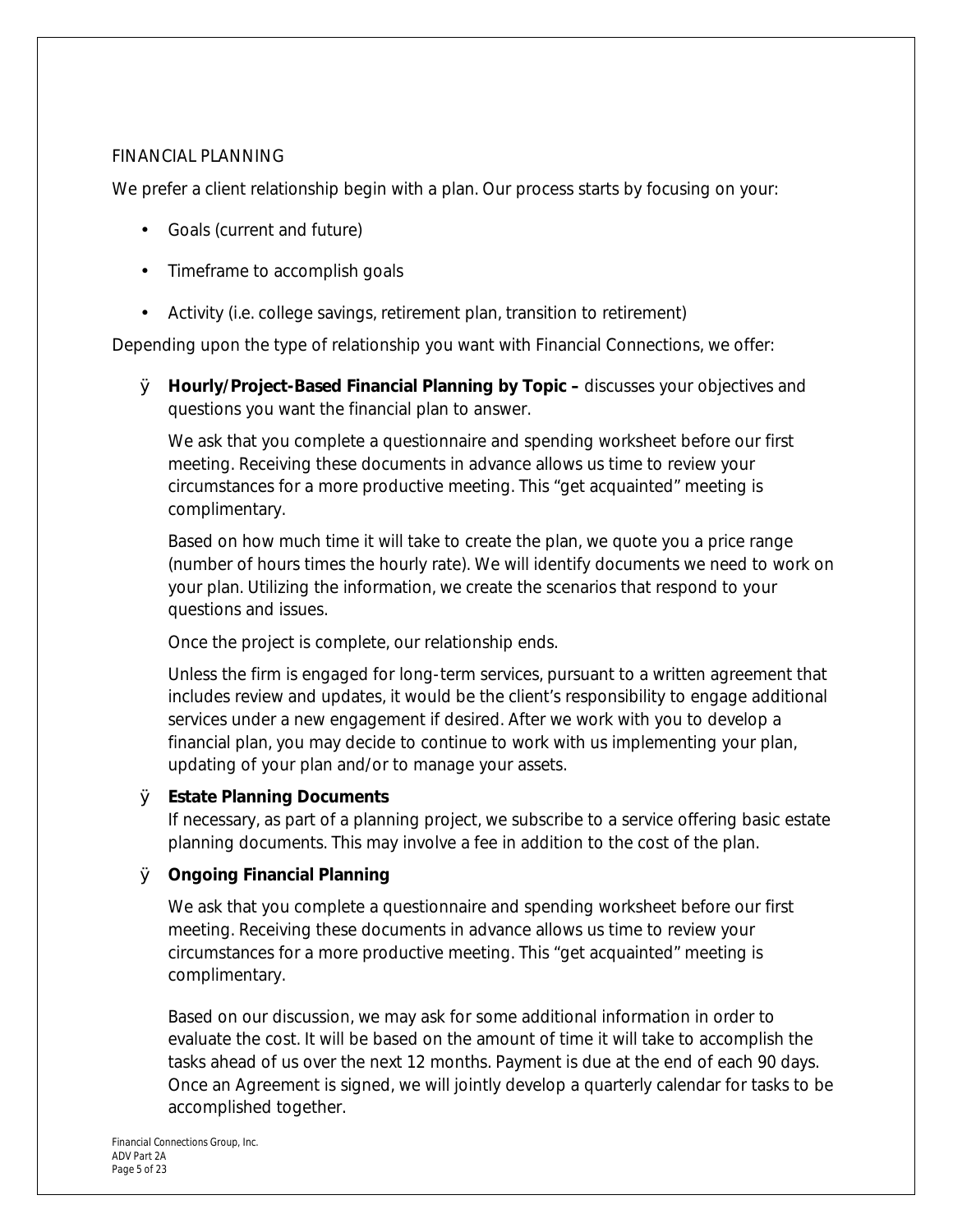Throughout the year we may include such items as:

- Personal Financial Statement
- Cash Flow Management
- Employee Benefits  $\mathcal{L}^{\text{max}}$
- Education Planning  $\mathcal{L}^{\text{max}}$
- Risk Management and Insurance Planning
- Tax Planning  $\mathbf{r}$
- Retirement Savings and Income Planning
- $\mathbf{r}$ Estate Planning
- Attendance, if appropriate, at meetings with other tax and legal professionals ä,

While we are available to help you implement the plan, the client has absolute discretion over all implementation decisions and is free to accept or reject any recommendation made by the firm. Further, it remains each client's responsibility to promptly notify Financial Connections Group, Inc. if there is a material change in their financial situation or investment objectives for the purpose of reviewing, evaluating or revising the firm's recommendations or services.

# INVESTMENT SERVICES

We offer two options for investment management: a Customized Portfolio, or a Digital Investment Management solution that enables you to invest, based on a portfolio allocation model that we design.

Ø **Customized investment portfolio** - designed as the next step after your financial plan. We create a portfolio for your circumstances that takes into account tax issues, risk tolerance and time frame. Also included is your personal website. Minimum investment \$400,000.

For our customized portfolios, we use a global core-satellite approach - a combination of passive (index style) for the core and active (stock/bond selection) investments for the satellite. We may also use the satellite to emphasize a theme. We view this as part of our diversification strategy.

We do not try to "beat the market" but rather invest to achieve your financial goals within the risk tolerance identified.

Your financial plan serves as a guide for portfolio design.

We design the portfolio as a team. We believe this approach allows the whole to be greater than the sum of its parts.

You can view your investments 24/7 on your personalized, secure, website (portal).

# *Impact Investing*

Since the late 90s, we have offered investment options for Socially Responsible Investing (SRI), now referred to as Impact Investing or ESG (Environmental, Social and Governance).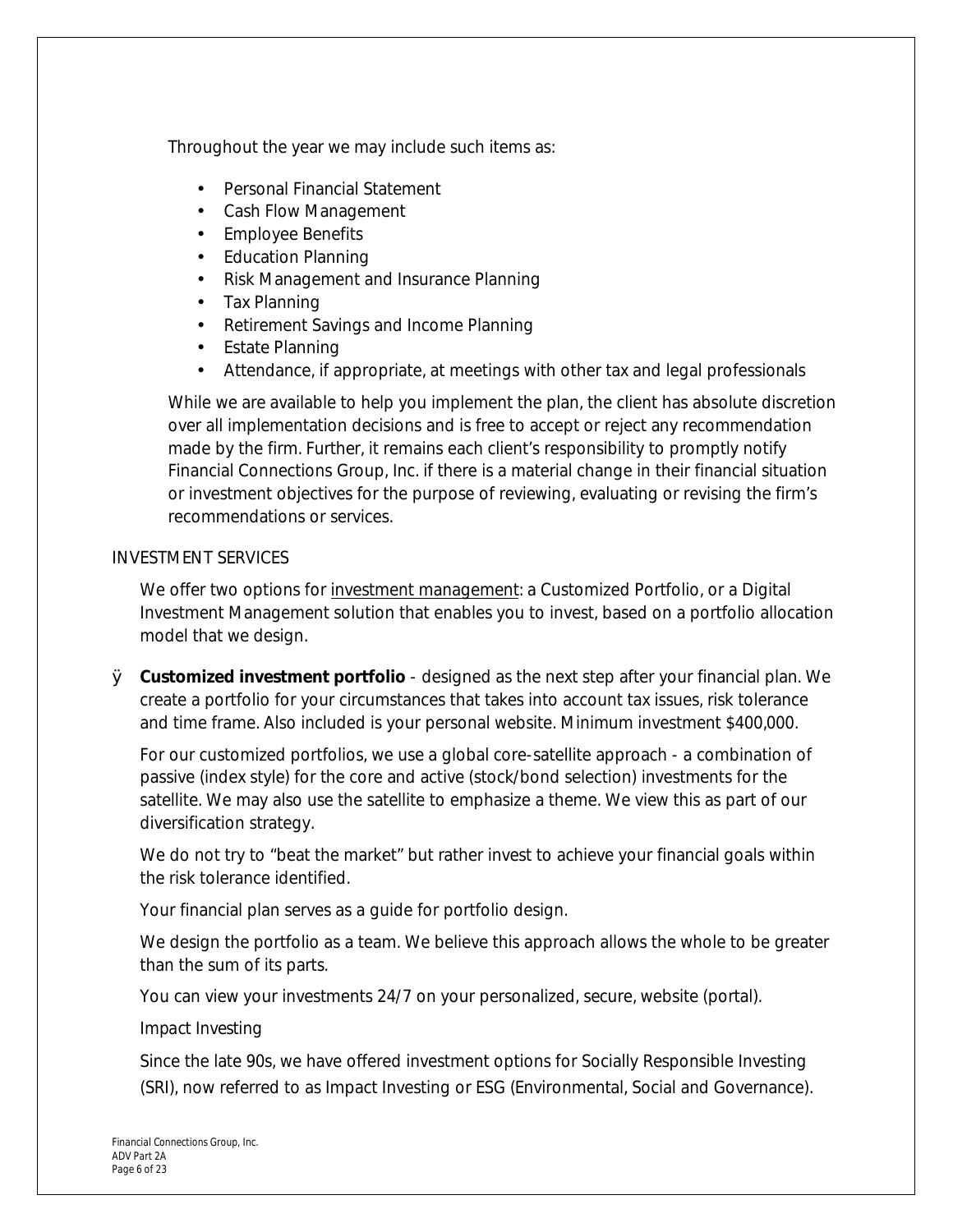If this is important to you. we are happy to customize a portfolio with some or all of your assets invested in this category.

The clients' active participation and involvement in the development of the portfolio as well its ongoing management is preferred. The firm encourages frequent client contact; however, it is up to the client to initiate the appointment at his/her/their convenience. Clients may call the office at any time during normal business hours to discuss the client's account or investment needs directly with an investment advisory representative of Financial Connections Group, Inc. *During the span of the advisory relationship, clients are obligated to promptly notify the firm of any changes in the client's financial status*. Prompt contact in this situation allows the client and firm to have the opportunity to review the current investment plan to help ensure the investment strategies continue to meet changing needs, or to determine if there needs to be a change in stated investment objectives or portfolio strategies.

We use a third party platform to facilitate management of held away assets such as defined contribution plan participant accounts, with discretion. The platform allows us to avoid being considered to have custody of Client funds since we do not have direct access to client login credentials to affect trades. We are not affiliated with the platform in any way and receive no compensation from them for using their platform. A link will be provided to the client allowing them to connect an account(s) to the platform. Once Client account(s) is connected to the platform we will have the opportunity to view all Client's accounts as one. We will review the current account allocations. When deemed necessary, we will rebalance the account considering client investment goals and risk tolerance. Client account(s) will be reviewed at least quarterly and allocation changes will be made as deemed necessary.

Ø **Digital Investment Management (FC Digital) –** We offer a digital investment management solution for clients who want to take advantage of our investment management expertise and a digital experience. Based on your responses to risk questions, a model portfolio is assigned. Opening and transferring of accounts is accomplished electronically. Portfolio information is available 24/7 via a portal. Minimum investment \$10,000.

You complete the new account paperwork for your investments to be moved to our custodian, TD Ameritrade. In the electronic package for opening your account will be Financial Connections' Management Agreement and Disclosure Statements (Form ADV Part 2A, 2B, 3, and Privacy Statement).

If there are tax issues or other concerns regarding a specific holding within the portfolio you currently hold, we will have a conversation to discuss how to proceed. Our general practice is to liquidate the holdings and reinvest them in the model assigned based on your risk responses. Your account statements will be provided via your portal that also provides performance data.

We will have available two informational interactions per year to discuss portfolio strategy.

# Tax Preparation Services

Some ongoing Management Services clients utilize tax preparation services. However, this service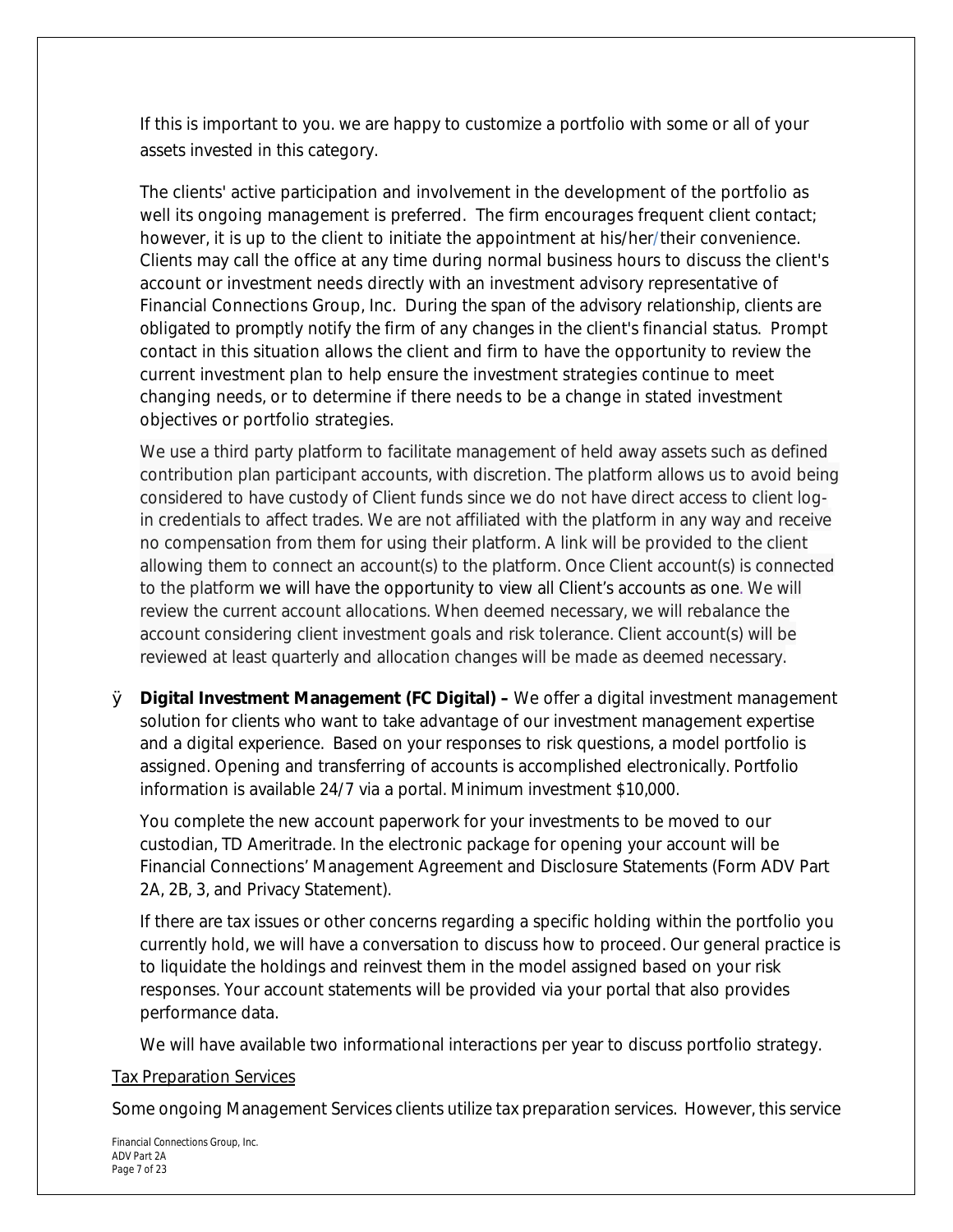is no longer offered since we are at capacity.

# General Information

The firm will use its best judgment and good faith effort in rendering its services to its clients. Financial Connections Group, Inc. cannot warrant or guarantee any particular level of account performance, or that an account will be profitable over time. Past performance is not necessarily indicative of future results.

Except as may otherwise be provided by law, the firm will not be liable to the client, heirs, or their assignees for any loss an account may suffer by reason of an investment decision made or other action taken or omitted in good faith by the firm with that degree of care, skill, prudence and diligence under the circumstances that a prudent person acting in a fiduciary capacity would use; any loss arising from the firm's adherence to the client's or their legal agent's direction; or any act or failure to act by a service provider maintaining an account.

Notwithstanding the preceding, nothing within the client services agreement is intended to diminish in any way the firm's fiduciary obligation to act in the client's best interest or shall in any way limit or waive any rights clients may have under federal or state securities laws or the rules promulgated pursuant to those laws.

# **Item 5 - Fees and Compensation**

# Financial Planning

The firm provides financial planning on a Project or Ongoing basis. Project-Based Financial Planning is billed hourly. The current hourly rate is \$330; billed in 15-minute increments, and a partial increment will be treated as a whole.

The estimate for the plan is based on the scope of the project.

# Ongoing Financial

Planning is a fixed cost. Based on the complexity of your situation, we will quote a fixed amount to be reviewed annually. The fee will be billed quarterly in arrears.

# Tax Preparation Services

Previously, Ongoing Management Services clients have been offered tax preparation services. Fees are charged at the hourly rate of \$330 and are negotiable at the discretion of a principal of the firm. However, this service is no longer offered to new clients.

# Estate Planning Document Service

The fee for this service starts at \$1,800.

# Investment Services

Financial Connections Group, Inc. charges an annualized asset-based fee for its investment management services as depicted in the table below.

The annual fee for investment management services provided are based upon a percentage (%) of the market value of the Assets under management in accordance with the fee schedule in the Agreement signed by the Client. We consider cash to be an asset class and part of Assets under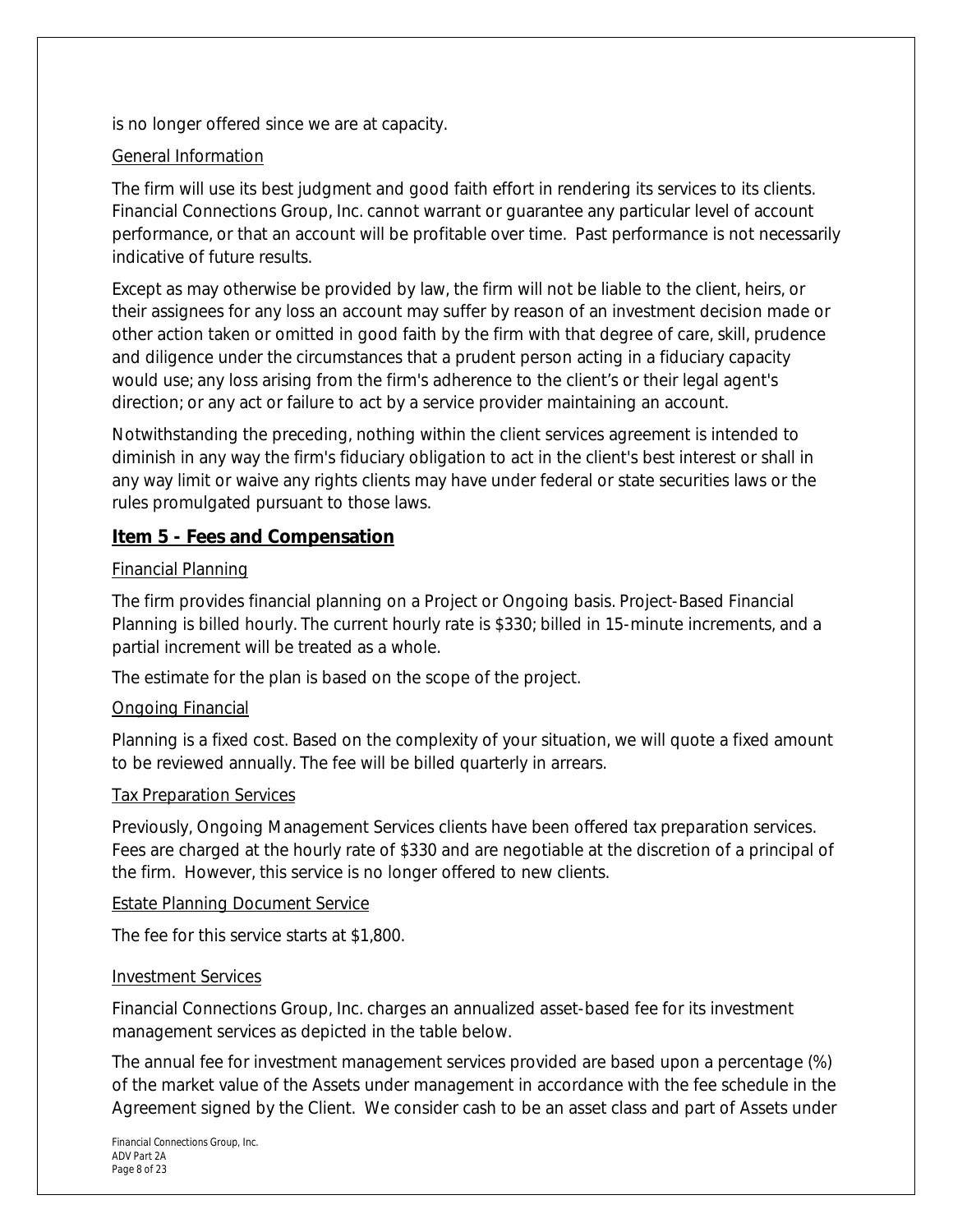management and subject to the same fee calculation as the Client's non-cash investments.

| <b>Management Service</b>               | <b>Current Annual Management</b><br><b>Fee</b> |
|-----------------------------------------|------------------------------------------------|
| Customized Portfolio*                   | 0.75% of Assets under<br>Management            |
| FC Digital**<br><b>Held-Away Assets</b> | 0.50% of Assets under<br>Management            |

\*Customized Portfolio management account minimum \$400,000

\*\*FC Digital account minimum of \$10,000

If investment clients contact us with questions unrelated to their portfolios, they will be billed at our hourly rate in 15 minutes increments.

# **Endowments**

An investment policy statement is drafted with those responsible for the endowment. Items contributing to the policy are:

- Distribution amounts and frequency;
- Amount of money available for mid and long-term growth;
- Any bias of the endowment (i.e. socially responsible funds); and
- Any restrictions required by the endowment.

At minimum, an annual meeting is advised for review. Quarterly performance reports are sent to the designated representative. Fees are a percent of assets managed or a flat fee as noted in earlier sections that are reviewed every two years.

# **"Householding" Accounts**

At its discretion, the firm may aggregate or "household" accounts (including multiple accounts) for the same individual or two or more accounts within the same family or related parties, or accounts where a family member/related party has power of attorney over another family member/related party or incompetent person's account. Should, however, investment objectives be substantially different for any two or more household accounts requiring different investment approaches, the firm reserves the right to apply its fee schedule separately to each account.

# **Billing Cycle and Fee Assessments**

Asset-based fees for Customized Portfolio and Digital Investment Management services are billed quarterly in arrears based on the market value of the assets under management on the last business day of the previous quarter. Fees for these services are prorated based on deposits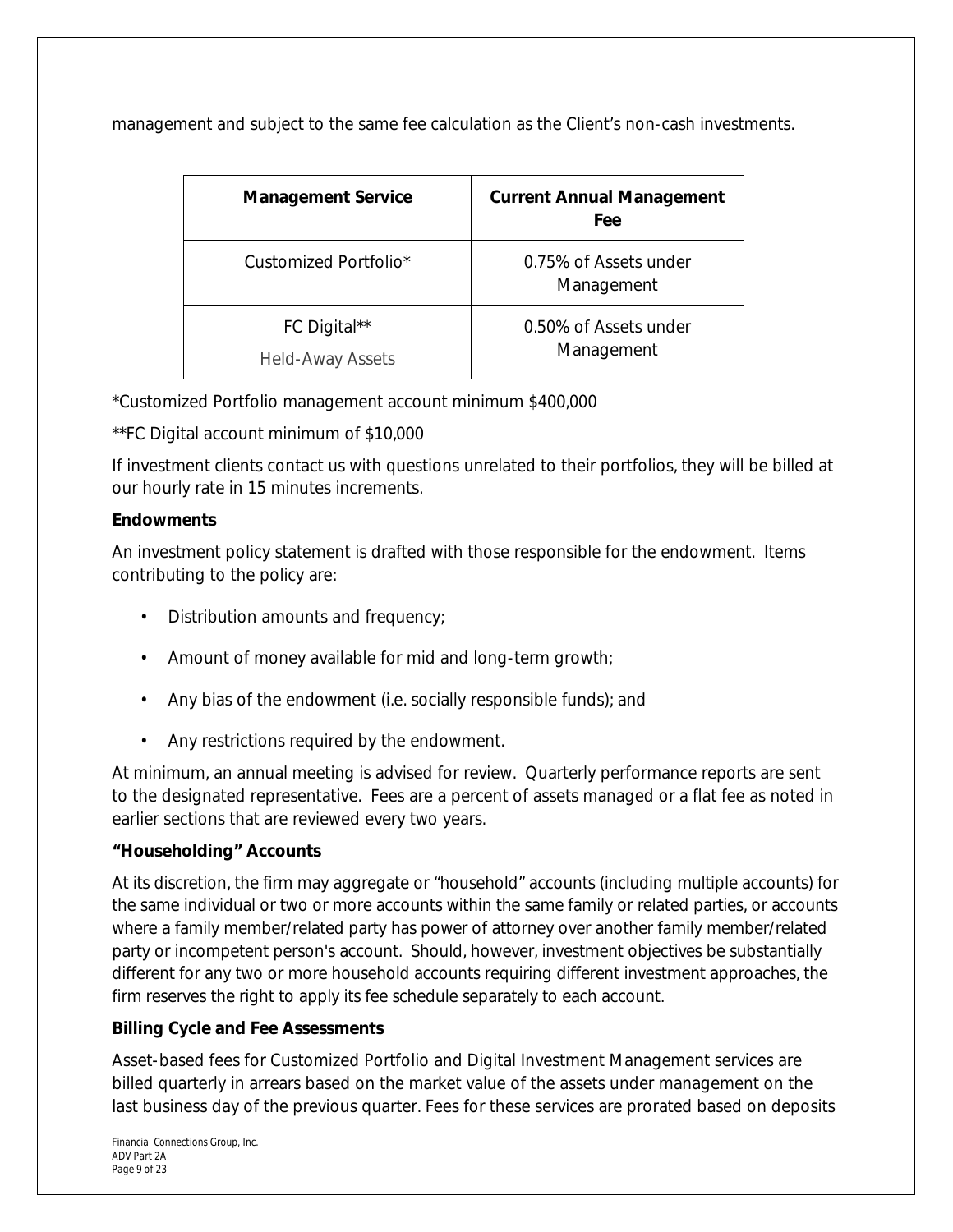#### and withdrawals over \$100.

There are clients with fixed/retainer fees. The account's first billing cycle will occur at the end of the current cycle once the account is funded. Irrespective of a partial period under the firm's management, however, it may be prorated.

Fee payments will generally be assessed within ten business days following each calendar billing period. For those accounts held by client's selected brokerage firm or custodian that the firm does not maintain an agreement, fees will be withdrawn from the client's account at TD Ameritrade. Direct billing is at the client's request and fees will be due in full upon receipt of the firm's invoice.

For purposes of determining account asset value, securities and other instruments traded on a market for which actual transaction prices are publicly reported will be valued at the last reported sale price on the principal market in which they are traded. If there are no sales on such date, then they will be determined by the mean between the *closing bid* and *asked price* on such date. Other readily-marketable securities will be valued using a pricing service or through quotations from one or more dealers. In the absence of a market value, Financial Connections Group, Inc. may seek an independent third party opinion or through a good faith determination by a qualified firm associate.

The applicable ongoing management fees referenced include all fees and charges for the services of the firm and its investment adviser representatives. The client will be required to authorize in writing a selected broker/dealer or custodian ("service provider") to deduct advisory fees, applicable transaction charges, etc., from client accounts and all such fees will be clearly noted on client statements. Further information involving the firm's custodian relationship is described in Section 12 of this document.

For those clients that have previously engaged the firm to perform financial planning services, the fee may be different than those fees described above.

*In all instances, the client shares the responsibility of verifying the accuracy of fee calculations in their invoice/statement.* 

# No Commission Mutual Funds

Specific fund recommendations made by the firm will usually be for "no-load" (i.e., no commission) mutual funds. In some cases, as with certain mutual funds, there may not be a suitable selection available within the no-load category. However, there may be mutual funds shares that have a commission but can be purchased at NAV (without the commission) through the custodian's mutual fund marketplace.

Any transactional or custodial fees assessed by the selected service provider and/or individual retirement account or qualified retirement plan account termination fees are borne by the client and are as provided in the current, separate fee schedule of the selected service provider. Fees paid to the firm for its services are separate from any charges the client may pay for mutual funds, exchange-traded funds (ETFs), exchange-traded notes (ETNs), or other investments of this type.

Fees charged by these issuers are detailed in prospectuses or product descriptions and clients are encouraged to read these documents before investing.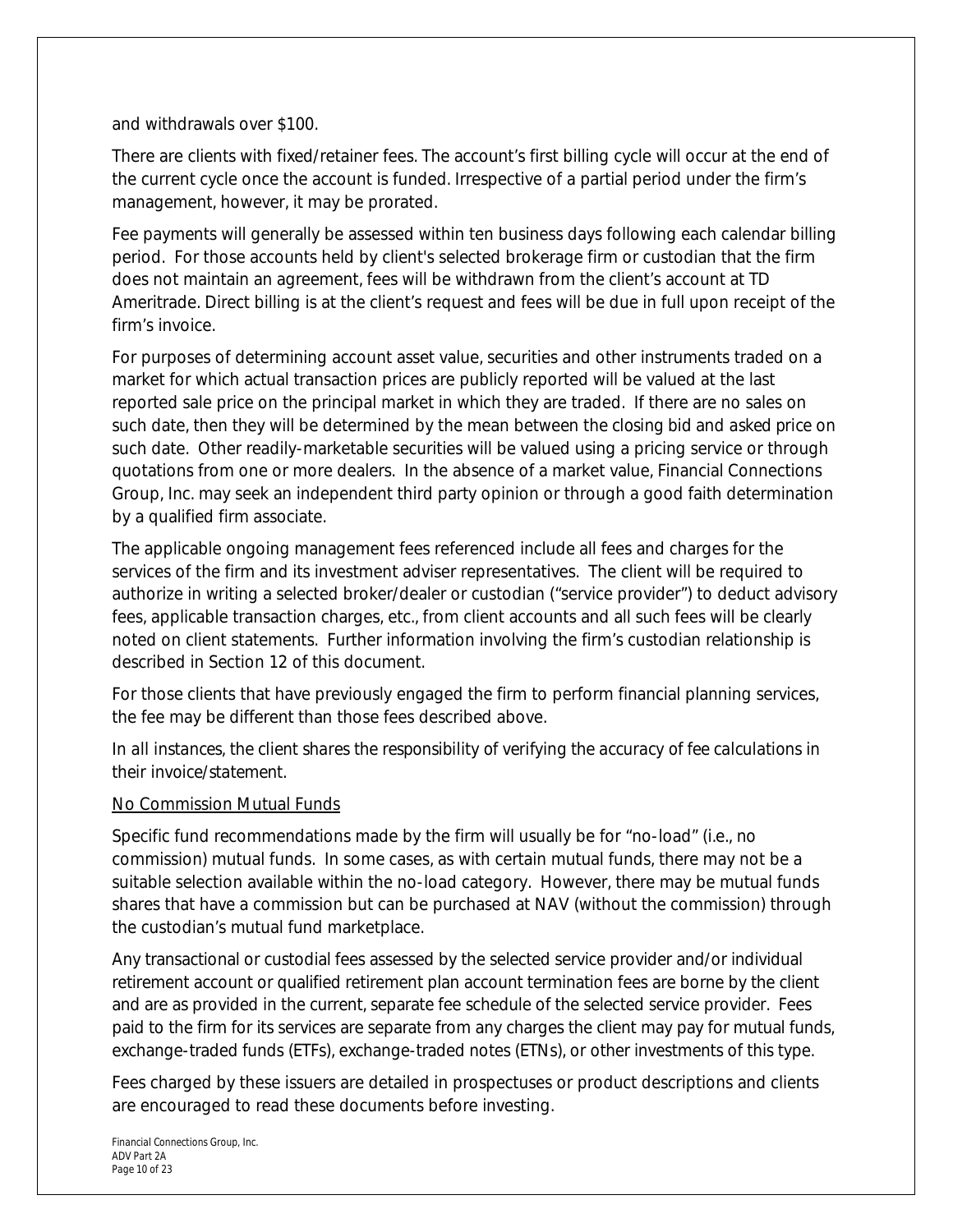# Termination of Services

Either party may terminate the agreement at any time by written notice (including email) to the other. Should the client or their legal representative verbally notify Financial Connections Group, Inc. of the termination and, if in several business days following this notification the firm has not received notice in writing, the firm will make written notice of such termination in its records and will confirm our understanding to the former client.

Once either party terminates, no activities will be initiated by Financial Connections Group, Inc. (i.e., sale of mutual funds, etc.) unless requested by the terminated client. Upon termination of any account, any prepaid, unearned fees will be promptly refunded, with the refund calculations based pro rata to the date of termination.

A new client may terminate an agreement with the firm within five business days after the signing of the services agreement without penalty or charge. Thereafter, any prepaid, unearned fees will be promptly returned.

Following termination notice, it will remain the client or their legal representative's responsibility to ensure transfer is completed of any portfolio, account, or residual to the receiving service provider. The firm will not be responsible for future allocations, transactions, etc., upon receipt of a termination notice. If the client has not moved their account from under the Financial Connections Group, Inc. record of accounts within 60 days of termination notification, the firm may request the account(s) be moved from the institutional services division of the custodian to its retail services section.

# **Item 6 - Performance-Based Fees and Side-By-Side Management**

The firm's investment management fees will not be based upon a share of capital gains or capital appreciation of the funds or any portion of funds of an advisory contract, also known as performance-based fees.

Financial Connections Group, Inc. prohibits any affiliated entity or employee to engage in or benefit from side-by-side investment management arrangements, often reflective of managing a hedge fund or other similarly pooled fund.

# **Item 7 - Types of Clients**

The firm offers its services to individual investors, couples, non-traditional couples, LGBTQ community, trusts, estates, endowments, profit sharing plans, and small businesses of various scales.

Clients or their legal representative (i.e., under a durable power of attorney) are expected to provide an adequate level of information and supporting documentation to the firm throughout the term of the engagement, including source of funds, income levels, client or legal agent's authority to act on behalf of the account, among others. This will allow the firm to determine the appropriateness of its investment strategy for the client or account.

The firm does not require minimum dollar value of assets or other conditions for any of its hourly financial planning. For Customized Investment Portfolio clients, the firm generally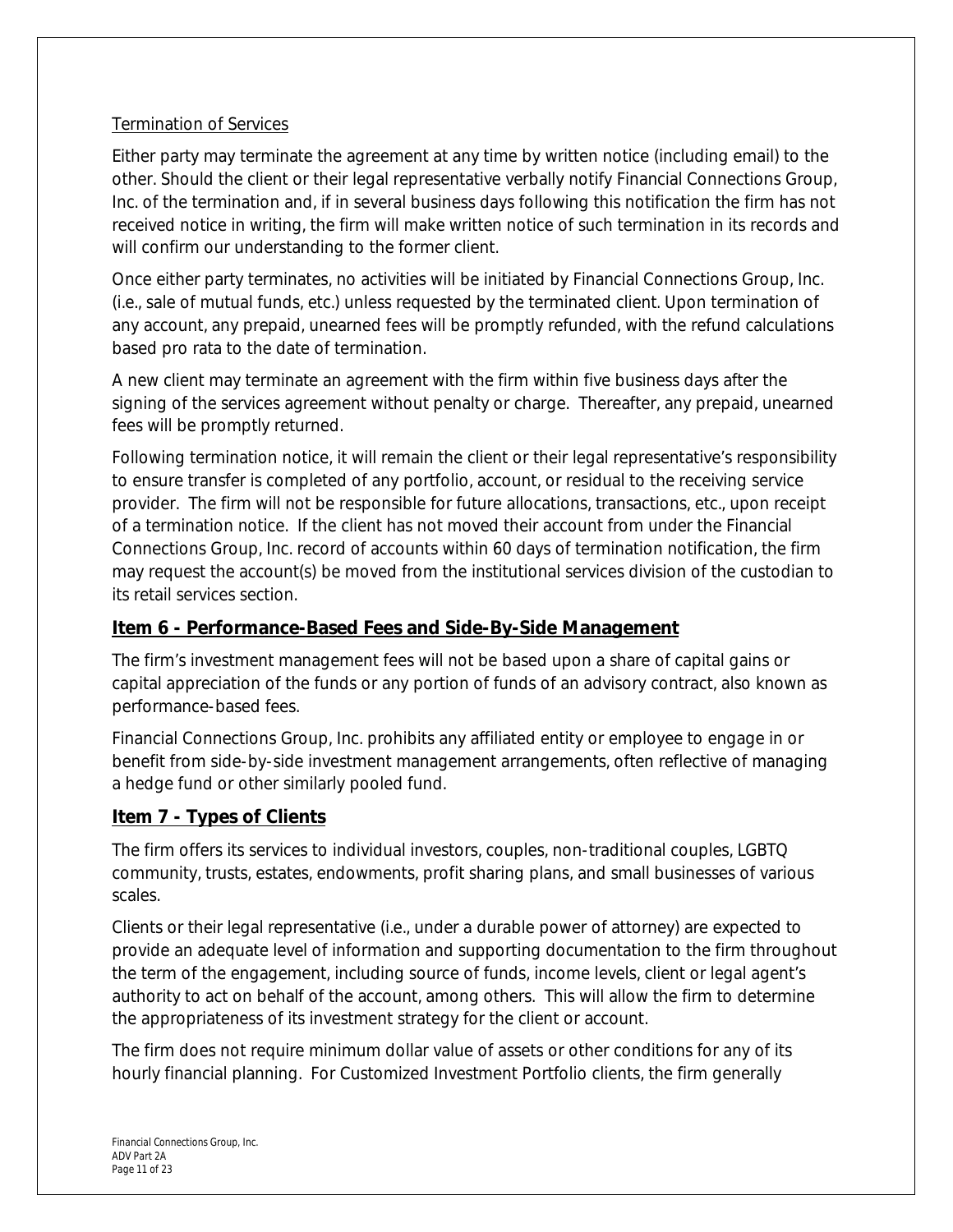requires an account minimum of \$400,000.<sup>1</sup> For Digital Investment Management (FC Digital) the minimum investment is \$10,000.

Financial Connections Group, Inc. may charge a lesser asset-based fee determined by certain other criteria (i.e., existing financial planning client, anticipated future earning capacity, anticipated future additional assets, dollar amount of assets to be managed, related accounts, account composition, negotiations with client, existing client referral, etc.).

The firm reserves the right to decline services to any prospective client for any reason.

# **Item 8 - Methods of Analysis, Investment Strategies and Risk of Loss**

Financial Connections Group, Inc. attempts to measure an investor's goals, risk tolerance and time horizon through an interview process and information provided by the client in an effort to determine a plan/portfolio to best fit the investor's profile. Investment strategies may be based upon a number of concepts and determined by the type of investor. As the client's financial situation, goals, objectives, or needs change, the client must promptly notify the firm.

# Methods of Analysis

The firm employs fundamental analysis using data to evaluate a security's intrinsic value. For example, fundamental analysis of a bond's value could involve evaluating economic factors including interest rates, the current state of the economy, and information about the bond issuer's credit ratings. Fundamental analysis of a stock takes into account revenues, earnings, future growth, return on equity, profit margins and other data to evaluate a company's value and its potential for future growth.

Information and research may be derived from commercially available software technology, securities rating services, general market and financial information, due diligence reviews and specific investment analysis requested by the clients from time-to-time.

# Investment Strategies

Financial Connections Group, Inc. believes that asset allocation is a key component of investment portfolio design. The firm attempts to allocate assets across diverse investment categories (stock vs. bond, foreign vs. domestic, large cap vs. small cap, real assets, etc.) and believes it is a primary determinant of portfolio returns and long-term success of the client's financial objectives.

The firm generally employs development of a core portfolio with tactical overlays. Portfolios are designed with a long-term perspective. In limited circumstances, the firm may offer advice on shorter-term investment strategies when requested by the client.

Recommended portfolios include one or more investment vehicles, such as active or passive mutual funds, ETFs/ETNs, individual equity or debt securities, commercial paper, certificates of deposit, and municipal or government securities. Existing positions within a client account will also be evaluated and may be recommended to remain when deemed appropriate.

<sup>1</sup> We reserve the right, but are not obligated, to charge a lower fee and/or require a lower account minimum for those accounts opened prior to the date of this disclosure.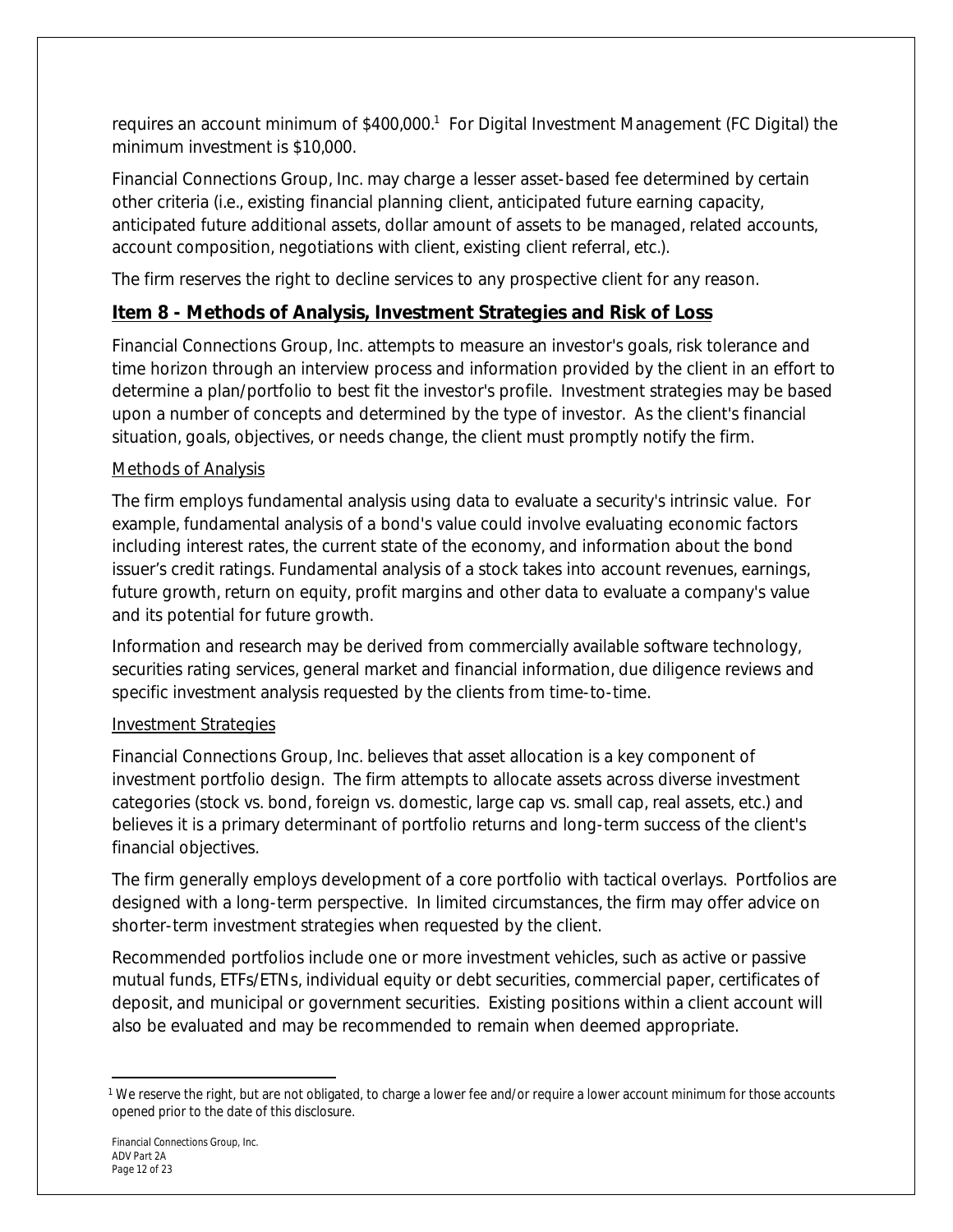The firm does not manage but may offer assistance with partnership investments in an existing portfolio but limits its advice to reviews and consultation for the overall appropriateness of the investment. The nature of the advice will be based upon information provided by the client.

Financial Connections Group, Inc. may cause clients to purchase mutual fund shares for which the client pays a transaction charge. Although there may be similar mutual funds available with no transaction fees ("NTF funds"), the firm believes that the overall costs associated with NTF fund shares may be higher over the long term than the transaction charge paid initially by the client. Included in this philosophy is the firm's use of mutual funds within the Dimensional Funds group, which are not NTF funds.

# Risk of Loss

While Financial Connections Group, Inc. believes its strategies and investment selection is designed to potentially lose less than the markets when they decline and participate when they rise. It cannot warrant or guarantee that an investment objective or planning goal will be achieved. Some investment decisions made may result in loss, which may include the original principal invested. The client must be able to bear the various risks involved in the investment of account assets, which may include market, currency, interest rate, liquidity, operational or political risk, among others.

When the firm's research and analysis is based upon commercially available software, rating services, general market and financial information, or due diligence reviews, the firm is relying upon the accuracy and validity of the information or capabilities being provided by selected vendors, rating services, market data, and the issuers themselves. The firm makes every effort to determine the accuracy of the information received but it cannot foretell events or actions taken or not taken, or the validity of all information it has researched or provided which may or may not affect the advice to or investment management of a client account or financial plan.

The goal of the investment portfolio is not to beat an index but to generate a return consistent with the client's goals and objectives.

Financial Connections Group, Inc. looks for portfolio managers who have a significant investment in their own funds and, if they are small boutique companies, their employees also invest in the funds. The firm feels this enhances the possibility of a more tax efficient fund and puts the manager and employees on the same "side of the table" as its clients.

Those clients that direct the firm to allocate all or a portion of their investment assets among ESG mutual funds or ETFs should understand that the following limitations correspond to an Socially Conscious objective:

- the current number of fixed income and equity may be limited;
- because of this limitation, the ability of the firm to diversify client assets among different mutual funds is correspondingly limited;
- the number of publicly traded companies that meet the ESG investment parameters are also limited;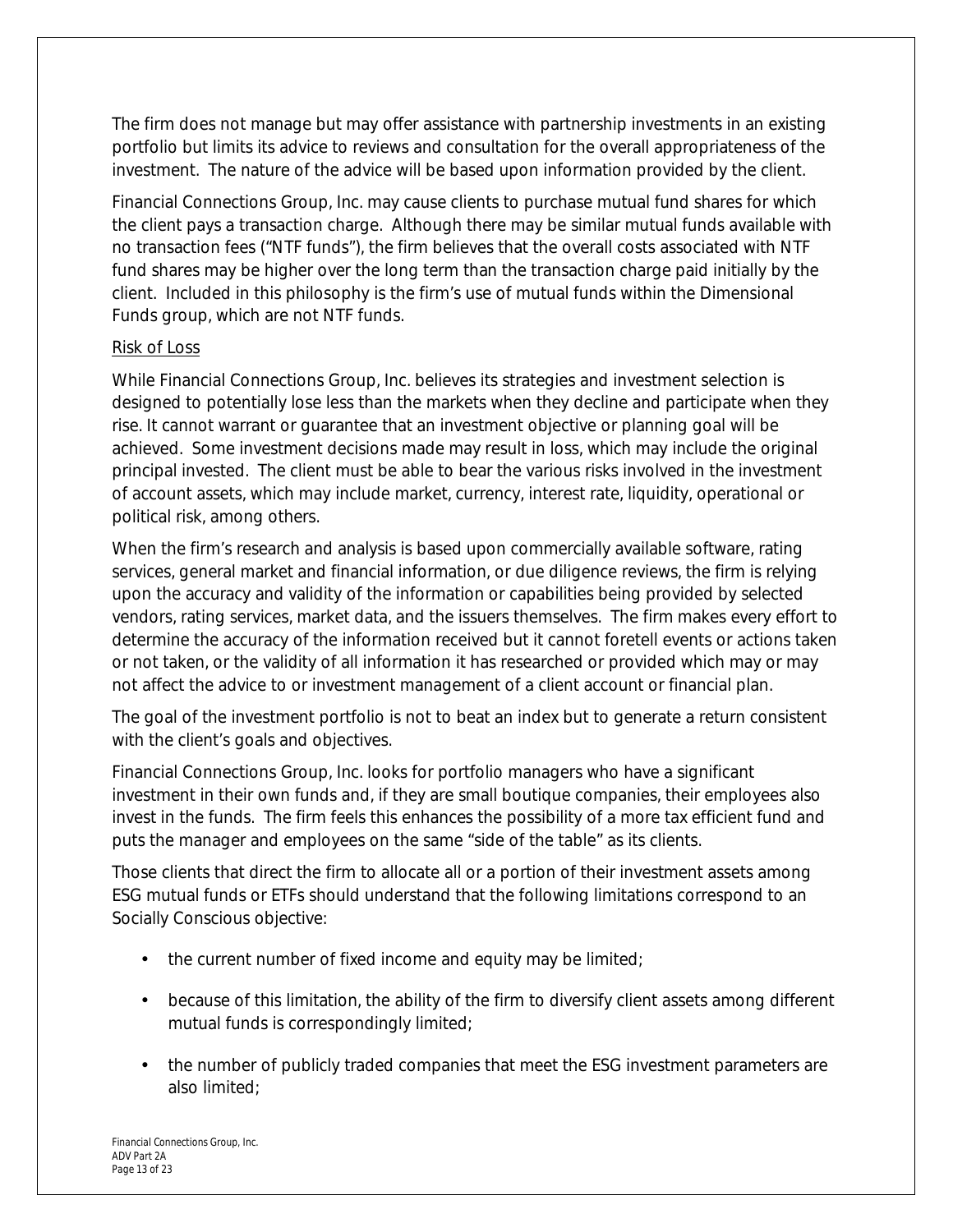- because of the current limitations of available ESG funds and publicly traded companies that qualify for this type of investing, there is a probability of similarity of holdings (fixed income and equity) amongst funds, which, depending upon the performance of the underlying securities, could have a more pronounced positive or negative impact on the portfolio; and
- as a result of earlier-stated limitations, an ESG portfolio may be more volatile than a fully diversified portfolio, and is appropriate for ESG investors with an investment time horizon in excess of five years.

Investment vehicles such as ETFs have the potential to be affected by "active risk" or "tracking error risk," which might be defined as a deviation from their stated benchmark (index). Since certain ETFs attempt to closely replicate a stated benchmark, the source of the tracking error or deviation may come from a "sample index" ETF that may not as closely align the stated benchmark. In these instances, the firm may choose to reduce the weighting of a holding or use a "replicate index" ETF as part of its core holdings to minimize the effects of the tracking error in relation to the overall portfolio.

Further, while many ETFs/ETNs are known for their potential tax-efficiency and higher "qualified dividend income" (QDI) percentages, there are certain asset classes or holding periods within an ETF/ ETN that may not benefit. Shorter holding periods as well as commodities and currencies may be considered "non-qualified" under certain tax code provisions, therefore, the holding's QDI will be considered if tax-efficiency is an important aspect of the portfolio.

# **Item 9 – Disciplinary Information**

Neither Financial Connections Group, Inc. nor any of its associated personnel have been the subject of a reportable legal or disciplinary event pursuant the Investment Advisers Act of 1940 (as amended) or similar state statute.

# **Item 10 – Other Financial Industry Activities and Affiliations**

Neither the firm nor its associated persons are affiliated with or maintain a material relationship or arrangement with another financial industry entity, such as a custodian or broker/dealer.

Financial Connections Group, Inc. is a member of the Garrett Planning Network (Garrett), an organization that assists financial planners in fee-only, financial planning practices. Garrett is not, nor believed required to be, a registered financial industry participant. The firm pays an annual membership fee to Garrett for extensive services that include a host of training, compliance and operational support to enhance its ability to provide quality service and advice to the investing public. Garrett members must also adhere to ethical guidelines, and meet experiential and education requirements.

Investment adviser representatives of the firm hold individual membership or serve on boards or committees of professional industry associations such as the Financial Planning Association (FPA), National Association of Personal Financial Advisors (NAPFA), the Certified Financial Planner Board of Standards, Inc., among others.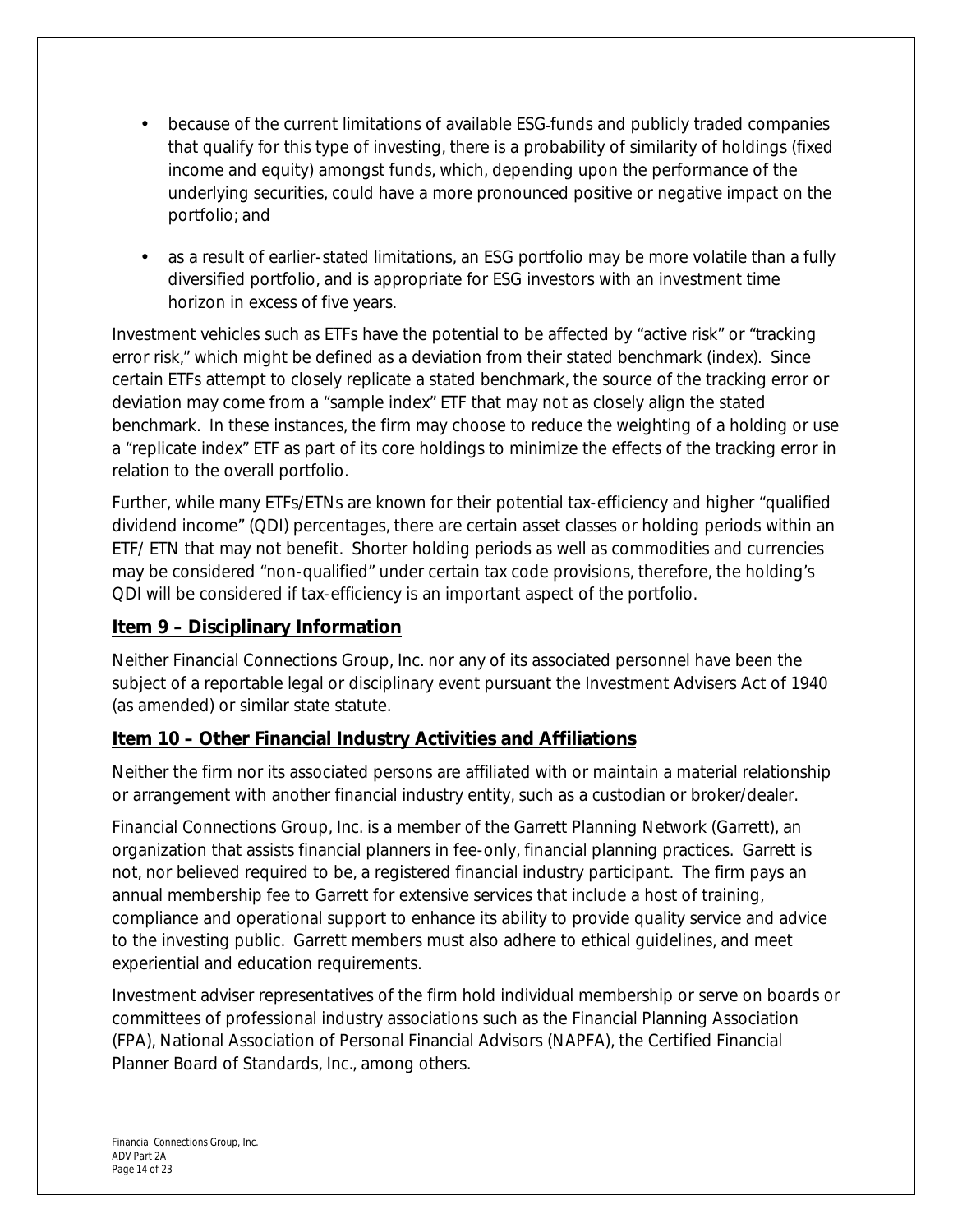Generally, participation in any of these entities require membership fees to be paid, adherence to ethical guidelines, as well as in meeting experiential and educational requirements.

# **Item 11 – Code of Ethics, Participation or Interest in Client Transactions and Personal Trading**

The firm's policies require it and its personnel to conduct business activities in a manner that avoid actual or potential conflicts of interest between the firm, employees and clients, or that may otherwise be contrary to law.

 The firm will provide disclosure to its client prior to and throughout the term of an engagement of any conflicts of interest which will or may reasonably compromise its impartiality or independence.

# Code of Ethics

The firm has adopted a Code of Ethics that sets forth the policies of ethical conduct for all personnel and accepts the obligation not only to comply with the mandates and requirements of all applicable laws and regulation but also to take responsibility to act in an ethical and professionally responsible manner in all professional services and activities. The firm's policies include the prohibition against insider trading, circulation of industry rumor, among others.

Firm personnel that are CFP® designees or FPA members also adhere to the Certified Financial Planner Board of Standards and Code of Ethics. These principles include:

- Act with honesty, integrity, competence, and diligence.
- Act in the client's best interests.
- Exercise due care.
- Avoid or disclose and manage conflicts of interest.
- Maintain the confidentiality and protect the privacy of client information.
- Act in a manner tha reflects positively on the financial planning profession and the CFP® cerification.

Additionally, associates of our firm that are NAPFA members adhere to its *Fiduciary Oath* that states that:

"*The advisor shall exercise his/her best efforts to act in good faith and in the best interests of the client* 

*The advisor shall provide written disclosure to the client prior to the engagement of the advisor, and thereafter throughout the term of the engagement, of any conflicts of interest, which will or reasonably may compromise the impartiality or independence of the advisor.* 

*The advisor, or any party in which the advisor has a financial interest, does not receive any compensation or other remuneration that is contingent on any client's purchase or sale of a financial product.*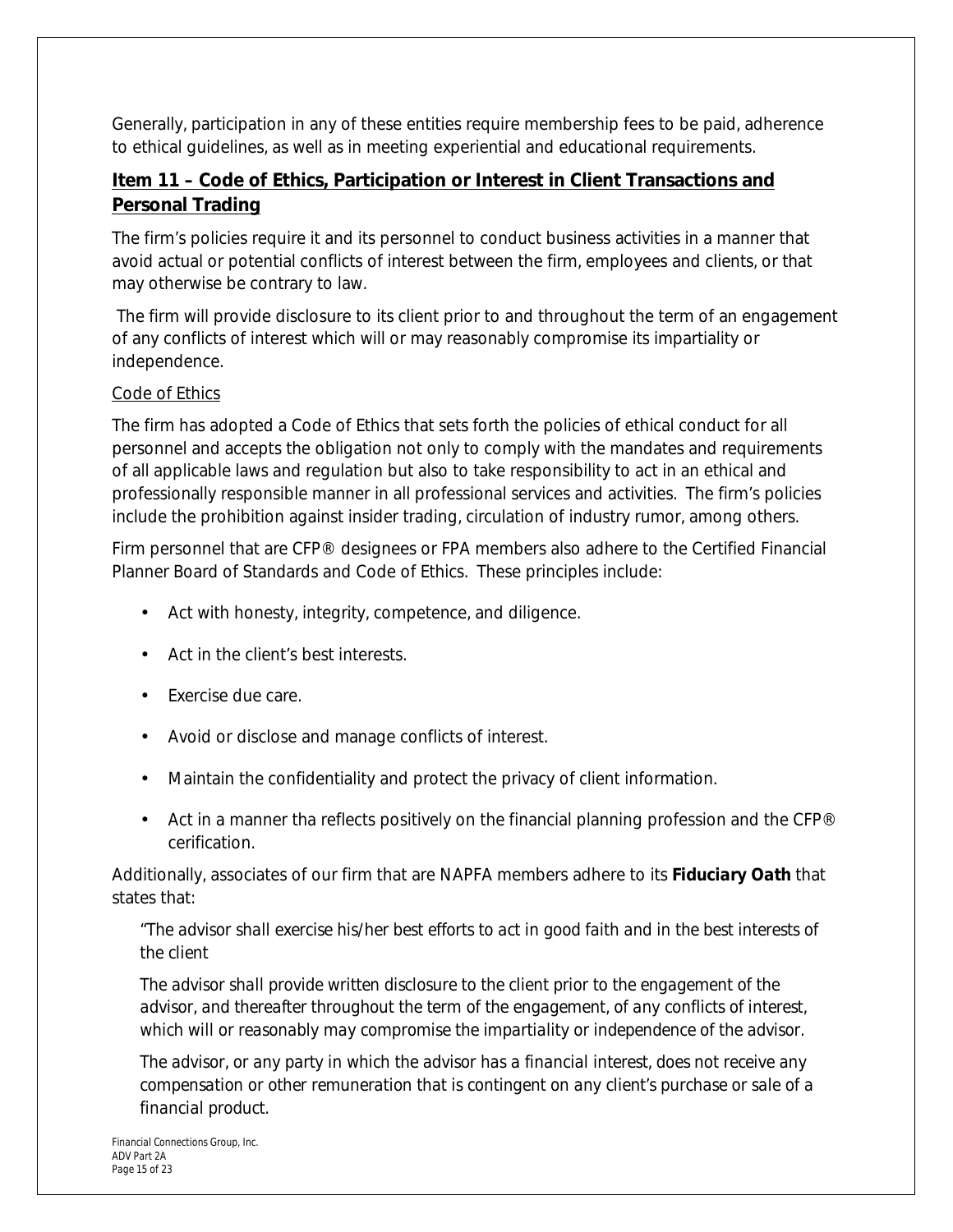*The advisor does not receive a fee or other compensation from another party based on the referral of a client or the client's business.* 

# *Following the NAPFA Fiduciary Oath means I shall:*

- *Always act in good faith and with candor.*
- *Be proactive in disclosing any conflicts of interest that may impact a client.*
- *Not accept any referral fees or compensation contingent upon the purchase or sale of a financial product.*"

Due to the nature and scale of the firm, not all organizational duties are segregated; however, the firm employs policies and procedures to ensure timely recordkeeping and supervision. Certain functions may be outsourced to assist in these efforts when deemed necessary.

Financial Connections Group, Inc. will provide of copy of its Code of Ethics to all clients and prospective clients upon request.

The firm periodically reviews and amends its Code of Ethics and written procedures to ensure currency, and all firm access persons are required no less than annually to attest to their understanding and adherence.

#### Privacy Statement

Financial Connections Group, Inc. is committed to maintaining the confidentiality, integrity and security of the personal information that it is entrusted.

The categories of nonpublic information that the firm may collect may include information about a client's personal finances needed for the financial planning process, investment management and/or tax preparation.

Upon the client's request, the firm will provide specific information to attorneys, accountants, and mortgage lenders with whom the client may have established a relationship. With the client's permission, the firm will share a limited amount of information with custodians in order to execute securities transactions on the client's behalf.

Financial Connections Group, Inc. maintains a secure office, including detection and alarm systems, to ensure that information is not placed at unreasonable risk. The firm employs a firewall barrier, data encryption techniques and authentication procedures within its computer environment.

The firm does not provide personal information to mailing list vendors or solicitors. Financial Connections Group, Inc. requires strict confidentiality in its agreements with unaffiliated third parties that require access to client information, including financial service companies, consultants, and auditors. Federal and state securities regulators may review both firm and client records as permitted by law.

Personally identifiable information about a client will be maintained during the period of engagement, and for the period thereafter as required by federal and state securities and privacy laws. After that time, information may be destroyed.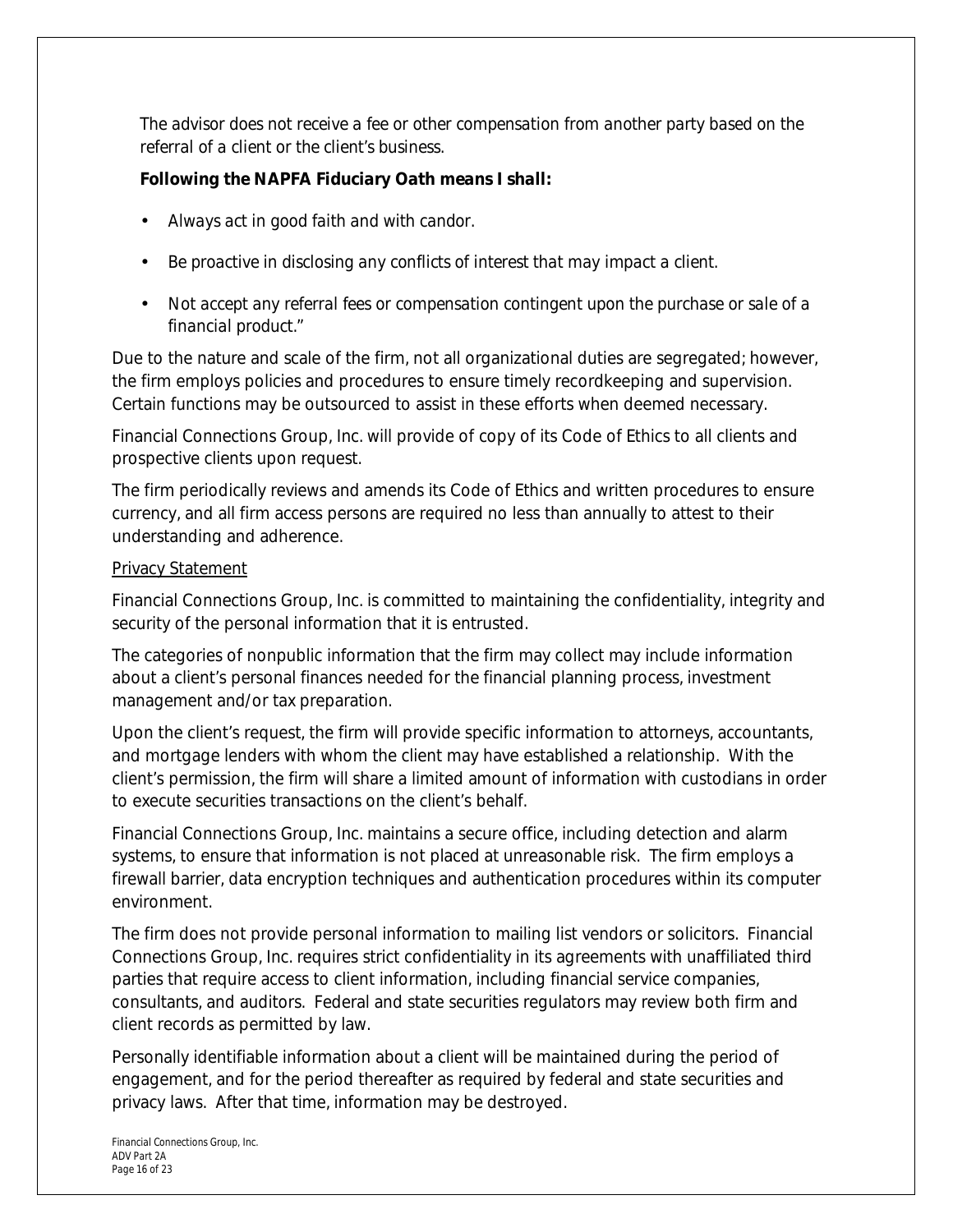The firm will notify its clients annually of its privacy policy and at any time, in advance, if its policy is expected to change.

# Participation or Interest in Client Transactions

The firm has attempted to minimize conflicts by working on a fee-only basis, however, not all conflicts can be eliminated. The professional services and their associated costs described in earlier sections of this brochure by their very nature present a potential conflict of interest if a client or prospective client is in need, for example, of paying off a home mortgage or funding their retirement.

The firm recommends a client pay off a mortgage or fully fund a retirement account, however, the prospective client must make the determination if they should forego a percentage of their resources to pay for the firm's advice, as they would for other professional services.

Since the firm offers its clients financial planning services, in addition to investment management services, a potential conflict of interest may exist. Therefore, the client is under no obligation to act upon a firm recommendation. If the client elects to act on any of the firm's recommendations, they are under no obligation to execute them through Financial Connections Group, Inc. or its associates.

Neither the firm, employees nor any related person are authorized to recommend to a client, or effect a transaction for a client, involving any security in which the firm or a related person has a material financial interest, such as in the capacity as an underwriter, adviser to the issuer, etc.

Employees are prohibited from taking or providing a loan from a client unless it is an approved financial institution or, in the case of a natural person, it is an immediate family member.

The firm recognizes that should it act as the adviser to the sponsor of an ERISA-qualified retirement plan (i.e., 401(k)) and one of its investment adviser representatives serves in an advisory capacity to one or more of the plan's participants, a potential or implied conflict of interest may occur. The firm may require its employee to cease in this plan participant advisory capacity or, upon disclosure to and approval from the plan sponsor, allow the dual advisory role to continue and with consideration made to offset fees.

# Personal Trading

The firm, its associates, and any related persons buy or sell securities similar to those recommended to clients for their accounts. The firm may also make recommendations or take action with respect to investments for its clients that may differ in nature or timing from recommendations made to or actions taken for other clients or its employees. However, at no time will Financial Connections Group, Inc. or any related party receive preferential treatment over its clients.

In an effort to reduce or eliminate certain conflicts of interest involving personal trading, firm policy may require the utilization of published lists that restrict or prohibit transactions in specific reportable securities transactions. Any exceptions or trading pre-clearance must be approved by the firm's Chief Compliance Officer in advance of the transaction in any related person's account. The firm maintains the required personal securities transaction records per regulation.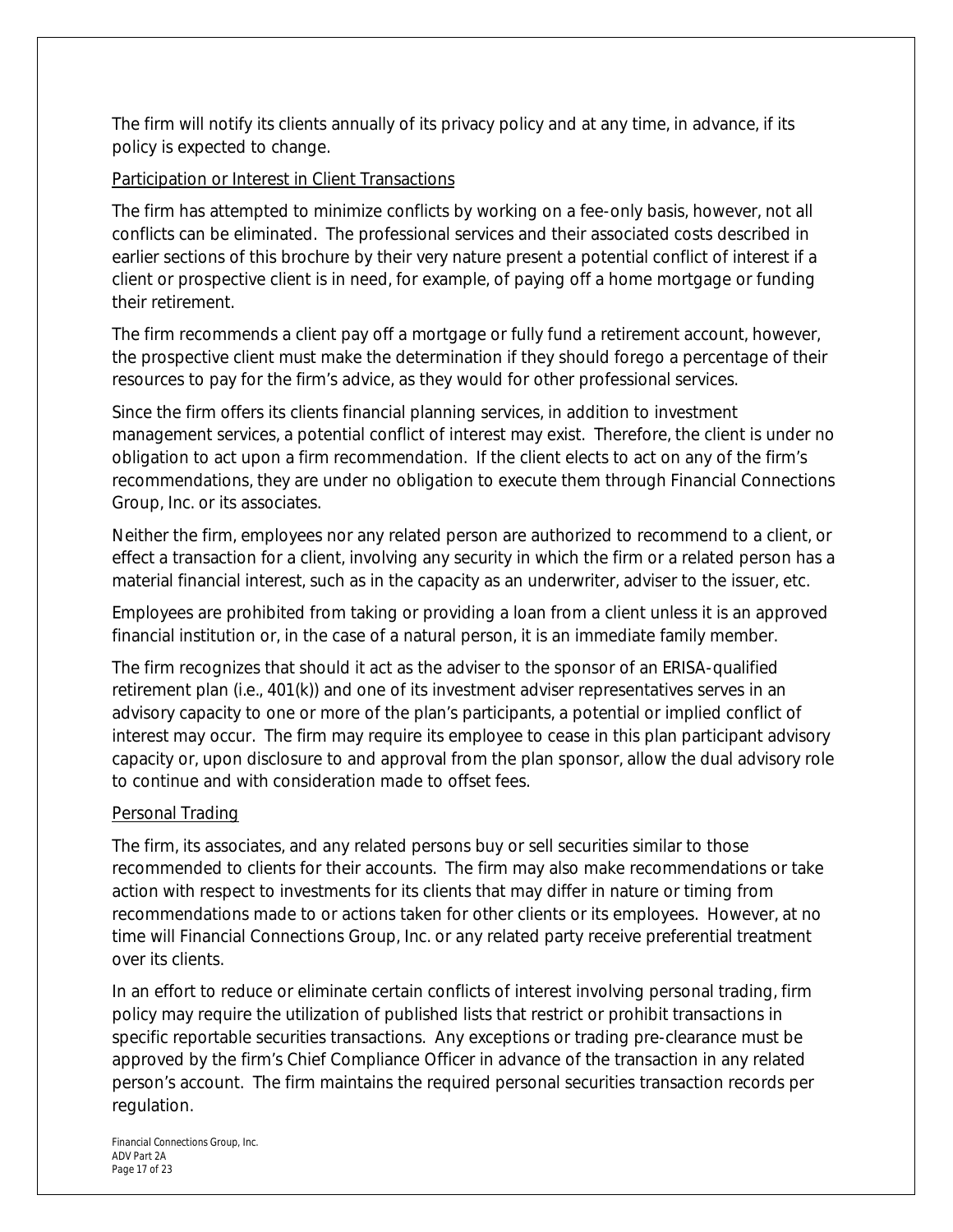# **Item 12 - Brokerage Practices**

Financial Connections Group, Inc. is not affiliated with any service provider. When engaged to provide investment management services, the firm may offer to use the service provider with whom the prospective client's assets are currently maintained.

If you have engaged our firm to provide investment management services, we will recommend the services of TD Ameritrade Institutional, a division of TD Ameritrade, Inc. Member FINRA/SIPC. $2$  As stated earlier, our firm is independently owned and operated and is not legally affiliated with TD Ameritrade Institutional or any other firm we may recommend.

TD Ameritrade Institutional will hold your assets in an account in your name and will buy and sell securities when we instruct them. While we recommend that you use TD Ameritrade Institutional as your service provider, you must decide whether to do so and your account with TD Ameritrade Institutional will be entered into via an account agreement directly with them. We technically do not open the account for you, although we will assist you in doing so.

TD Ameritrade Institutional offers independent investment advisers services which include custody of securities, trade execution, clearance and settlement of transactions. Our firm receives some benefits from TD Ameritrade Institutional through participation in their programs (please see Item 14).

We periodically conduct an assessment of any service provider we recommend, including TD Ameritrade Institutional, which generally includes a review of their range of services, reasonableness of fees, among other items, and in comparison to their industry peers.

# Best Execution

Best execution means the most favorable terms for a transaction based on all relevant factors, including those listed in the previous section. The firm recognizes its obligation in seeking "best execution" for our clients; however, it is our belief that the determinative factor is not always the lowest possible cost but whether the selected service provider's transactions represent the best "qualitative" execution while taking into consideration the full range of services provided. Therefore, the firm will seek services involving competitive rates but it may not necessarily result in the lowest possible rate for each transaction. The firm has determined that having TD Ameritrade Institutional execute its trades is consistent with its duty to seek "best execution."

The firm will periodically review policies regarding its recommending service providers to clients in light of its duty to seek "best execution."

# Client Referrals

All compensation paid to the firm is paid directly by the client and, therefore, the firm does not receive any additional compensation when its clients engage a recommended custodian or any other service provider.

<sup>&</sup>lt;sup>2</sup> Our firm is not, nor required to be, a Financial Industry Regulatory Authority (FINRA) or Securities Investor Protection Corporation (SIPC). You may learn more about the SIPC and how it serves member firms and the investing public by going to their website at [http://www.sipc.org.](http://www.sipc.org)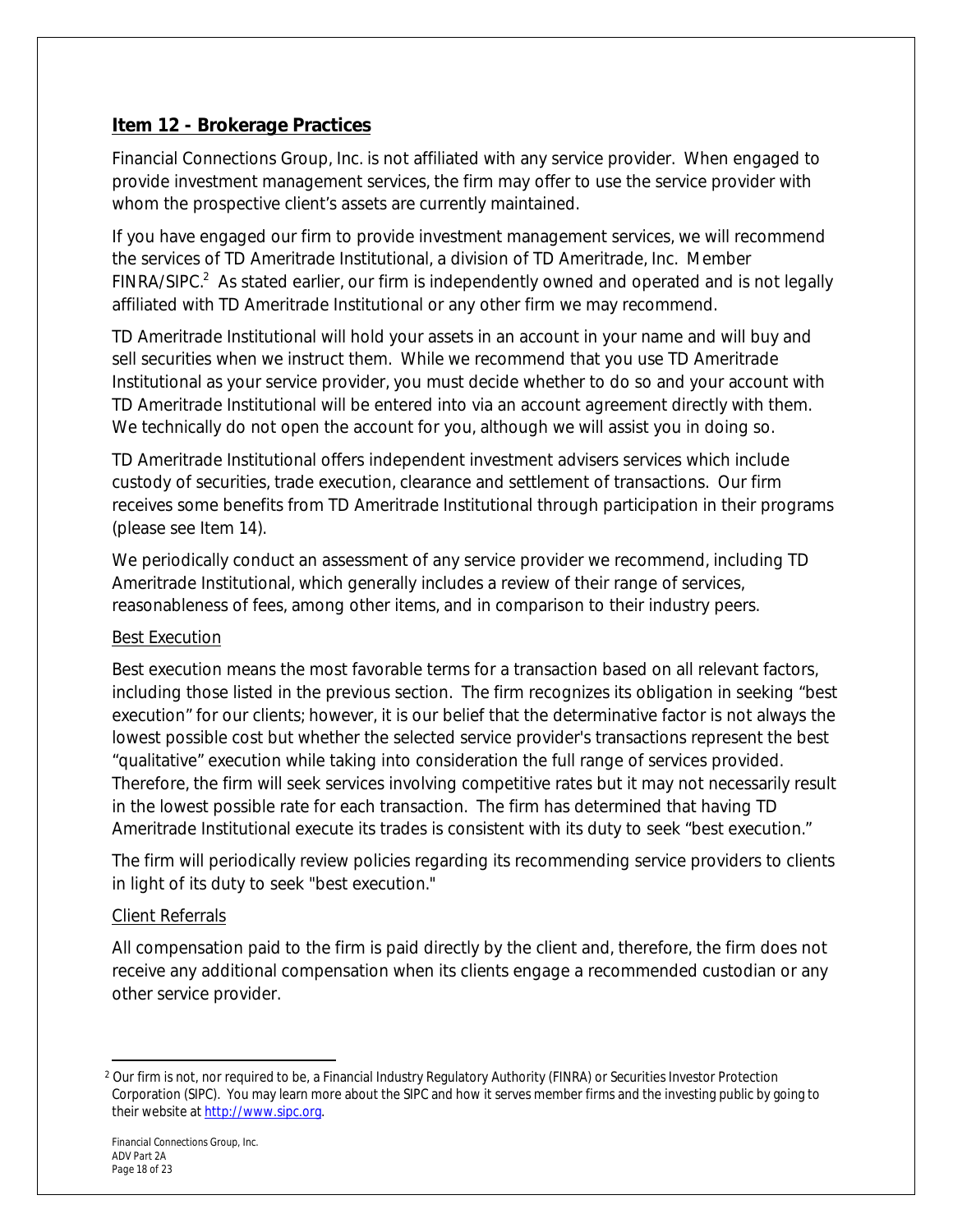# Directed Brokerage

Financial Connections Group, Inc. does not require or engage in directed brokerage involving its accounts.

The client may direct Financial Connections Group, Inc. (in writing) to use another particular broker-dealer to execute some or all transactions for the client's account. In these circumstances, the client is responsible for negotiating *in advance of the transaction* the terms and/or arrangements for their account with their selected service provider. The firm will not be obligated to seek better execution services or prices from these other service providers, nor be able to aggregate client transactions for execution through other custodians with orders for other accounts managed by the firm. As a result, the client may pay higher commissions or other transaction costs, experience greater spreads, or receive less favorable net prices, on transactions for the account than would otherwise be the case. Further, pursuant the firm's obligation of best execution, it may decline a client's request to direct brokerage if the firm believes any directed arrangement would result in additional operational difficulties, expense, or risk to the firm.

# Trade Aggregation

Transactions for each client will generally be effected independently unless the firm decides to purchase or sell the same securities for several clients at approximately the same time often termed "aggregated" or "batched" orders. The firm does not receive any additional compensation or remuneration as a result of aggregated transactions.

Financial Connections Group, Inc. may (but is not obligated to) aggregate orders in an attempt to obtain better execution, negotiate favorable transaction rates, or to allocate equitably among client accounts should there be differences in prices and commissions or other transaction costs that might have been obtained had such orders been separately placed.

Within aggregated orders, transactions will generally be averaged as to price and allocated among the clients on a *pro rata* basis on any given day and the firm will attempt to do so in accordance with applicable industry rules. Client accounts where trade aggregation is disallowed or infeasible may be assessed higher transaction costs than those that are batched.

The firm reviews both its trade aggregation procedures and allocation processes on a periodic basis to ensure it remains within stated policies and/or regulation. Clients will be informed, in advance, should aggregation or allocation practices change.

It should be noted that, generally, the firm purchases shares of mutual funds which are priced at the end of the market day.

# Trade Errors

The firm corrects all trade errors through a Trade Error Account maintained by the firm's custodian, and the firm will be responsible for any losses in accounts. Likewise, any gains will be donated to a local charity.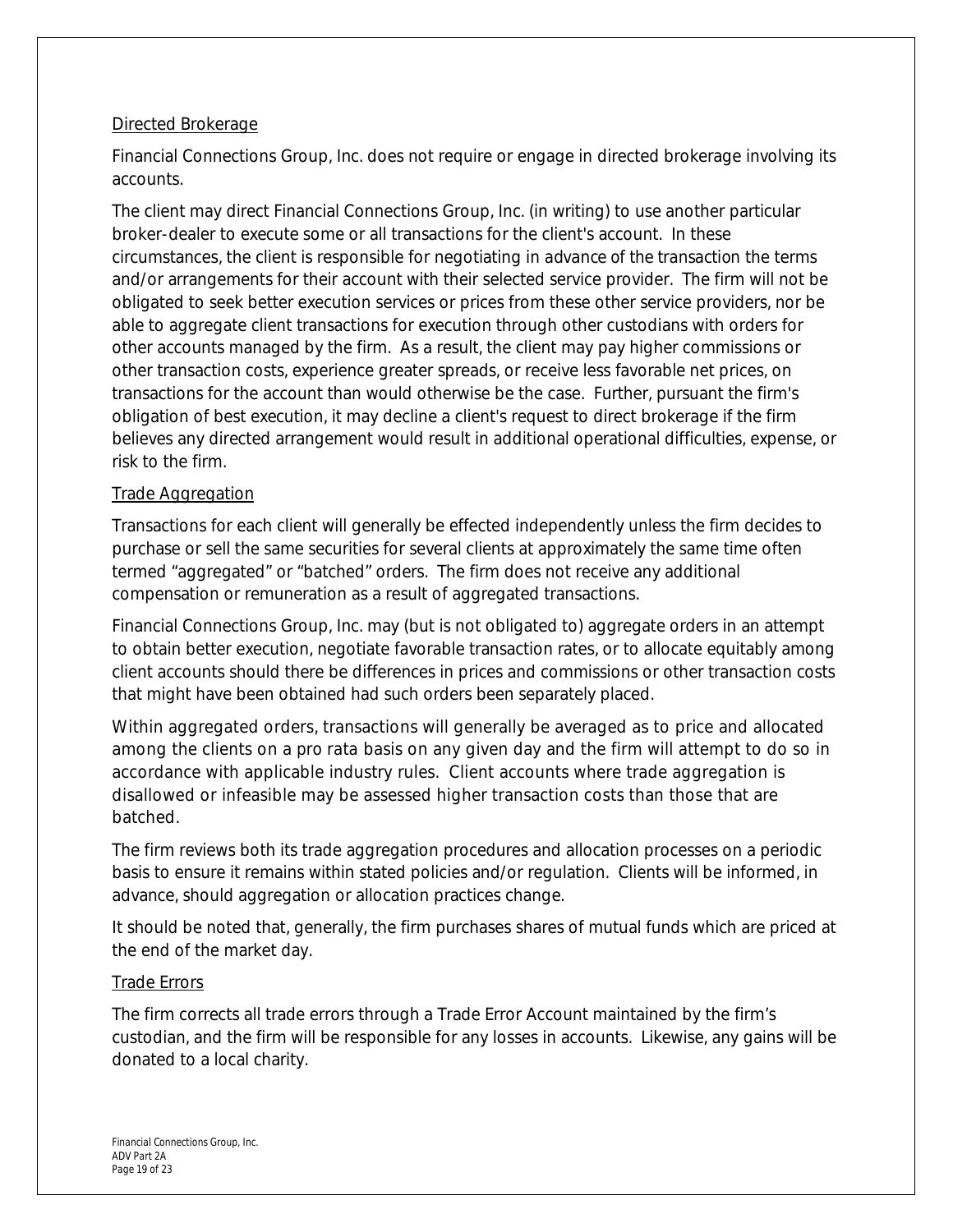# **Item 13 - Review of Accounts**

Accounts are periodically reviewed throughout the year by firm principals.

Additional reviews may be triggered by news or research related to a specific holding, a change in the firm's view of the investment merits of a holding, or news related to the macroeconomic climate affecting a sector or holding within that sector.

Accounts may also be reviewed when being considered for an additional holding or an increase in a current position. Account cash levels above or below that deemed appropriate for the investment environment, given the client's stated tolerance for risk and investment objectives, or withdrawal requests may also trigger a review.

# Content of Client Provided Reports and Frequency

Clients will receive account statements sent directly from custodians or brokerage companies where their investments are held. Our firm urges them to carefully review these statements for accuracy and clarity, and to ask questions when something is not clear.

Our firm provides portfolio reports if it is engaged to provide periodic asset allocation or investment advice; however, our firm does not provide ongoing performance reporting under our financial planning and investment consultation services engagements.

# **Item 14 - Client Referrals and Other Compensation**

# Economic Benefit from External Sources and Potential Conflicts of Interest

Financial Connections Group, Inc. may receive an economic benefit from external sources in the form of the support products and services they make available to our firm and other independent investment advisers. As disclosed under Item 12, our firm participates in the TD Ameritrade Institutional customer program and the firm may recommend TD Ameritrade Institutional to its clients for custody and brokerage services.

There is no direct link between the firm's participation in the program and the investment advice given to clients, although the firm receives economic benefits through its participation in the program that are typically not available to "retail investors." These benefits include the following products and services (provided either without cost or at a discount):

- receipt of duplicate client statements and confirmations;
- research related products and tools;  $\mathcal{L}_{\mathcal{A}}$
- consulting services;
- access to a trading desk serving our clients;
- access to block trading (which provides the firm the ability to aggregate securities transactions for execution and then allocate the appropriate shares to client's accounts);
- the ability to have advisory fees deducted directly from client's accounts per a written agreement;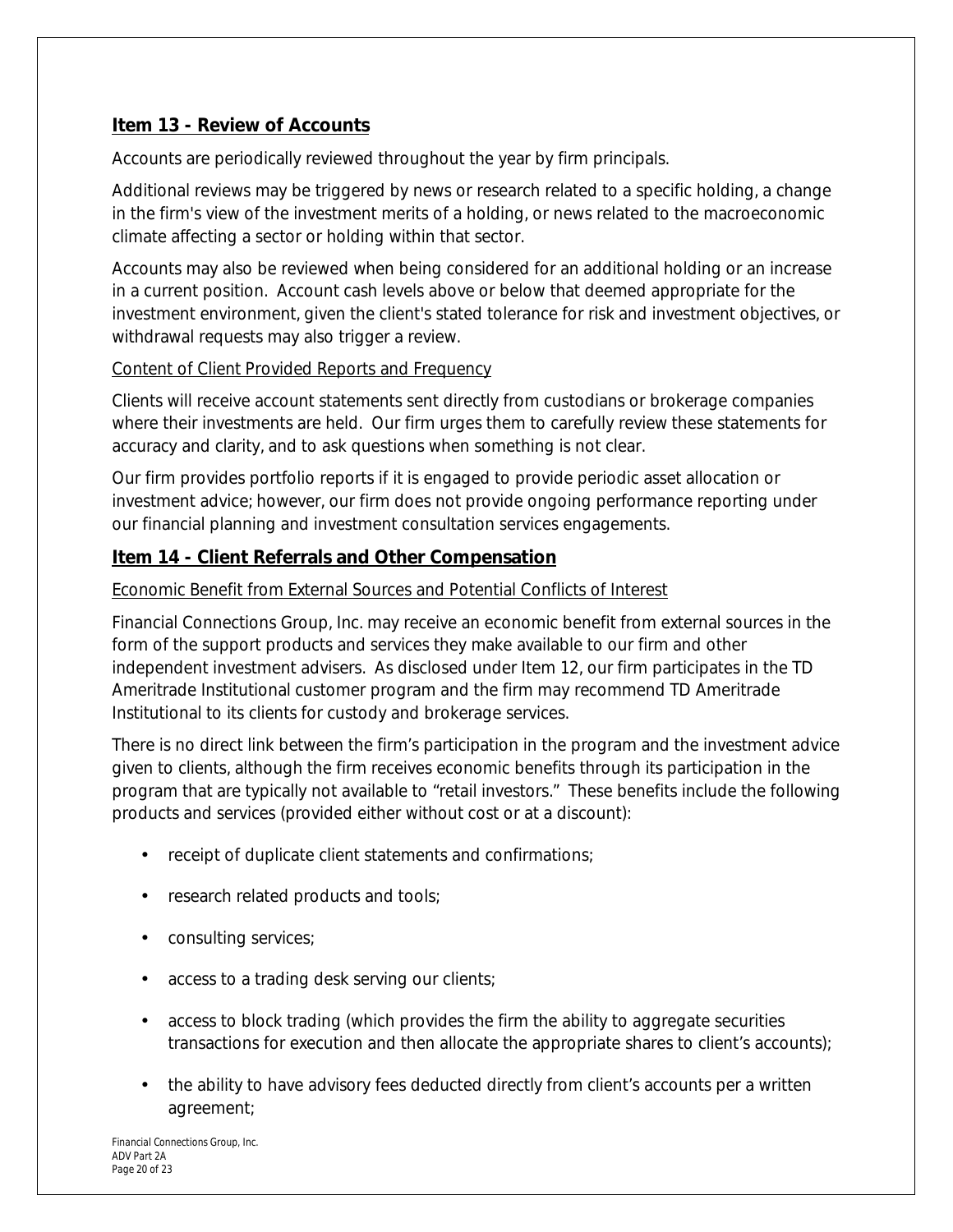- access to an electronic communications network for client order entry and account information;
- access to mutual funds with no transaction fees, and to certain institutional money managers; and
- discounts on compliance, marketing, research, technology, and practice management products or services provided to the firm by third party vendors.

TD Ameritrade Institutional may also pay for business consulting and professional services received by our firm. Some of the products and services made available by TD Ameritrade Institutional through a program may benefit the firm but may not benefit client accounts. These products or services may assist the firm in managing and administering client accounts, including accounts not maintained at either custodian. These other services made available by TD Ameritrade Institutional are intended to help our firm manage and further develop its business enterprise. The benefits received by our firm or its associates through participation in a program do not depend on the amount of brokerage transactions directed to TD Ameritrade Institutional.

As part of its fiduciary duty, Financial Connections Group, Inc. endeavors at all times to put the interests of its clients first. Clients should be aware, however, that the receipt of any economic benefit by our firm or its associates in and of itself creates a potential conflict of interest and may influence the choice of TD Ameritrade Institutional for custody and brokerage services.

# Advisory Firm Payments for Client Referrals

The firm does not currently engage in solicitation activities, as defined by Rule 206(4)-3 of the Investment Advisers Act of 1940 (as amended) or similar state regulation, nor does it pay a direct or indirect fee for referrals.

As earlier stated, Financial Connections Group, Inc. and associated personnel may be members of the Garrett Planning Network and other professional associations, such as NAPFA or the FPA. An added benefit some of these entities may provide to the investing public is the availability of an electronic map or listing on their website that allows interested parties (prospective clients) to search for participant firms (such as Financial Connections Group, Inc.) or individual financial planners within a selected state or region. The map or list may note advisory firm or individual financial planner contact information, and these passive websites may also provide means for interested persons to contact a firm or planner via electronic mail or telephone number so that the interested person may interview the participant firm or planner. Members of the public may also choose to telephone association staff to inquire about a firm or individual planner within their area, and would receive the same or similar information.

Prospective clients locating Financial Connections Group, Inc. or an individual associate via a noted venue are not actively marketed, nor do clients or prospective clients pay more for their services than another client who may be referred in another fashion, such as a personal referral. Further, the firm does not pay these entities for prospective client referrals nor is there a feesharing arrangement reflective of a solicitor engagement.<sup>3</sup>

<sup>&</sup>lt;sup>3</sup> The firm believes this arrangement is in consonance with SEC No-Action Letter No. 1251421 in its response to the National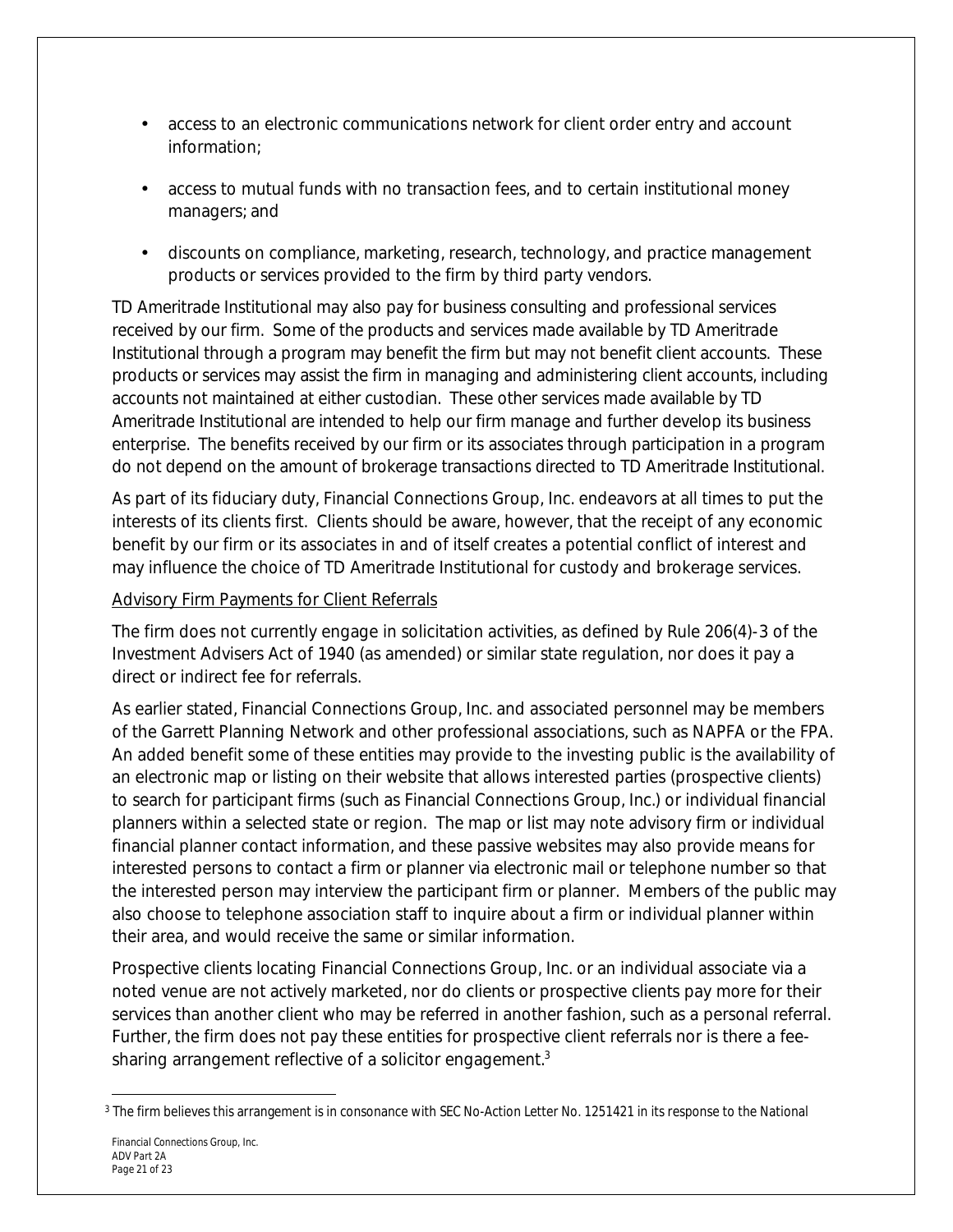# **Item 15 - Custody**

Client funds and securities will be maintained by unaffiliated, qualified custodians (such as TD Ameritrade), banks, broker-dealers, mutual fund companies, or transfer agents; not with or by Financial Connections Group, Inc. nor any of its associates.

The client will be required to authorize in writing a selected service provider unaffiliated with Financial Connections Group, Inc. to deduct the firm's advisory fees from their account and all such fees will be clearly noted on client statements.

The firm will not accept or forward client securities (i.e., stock certificates) erroneously delivered to the firm.

At no time will a firm employee be authorized to have knowledge of a client's account access information (i.e., online 401(k), personal brokerage, or bank accounts), even for the "accommodation" of the client or their legal agent.

Firm policies restrict the firm and its associated persons from acting as trustee for or having full power of attorney over a client account unless it is an immediate family member.

At no time will the firm's fees for a client be collected for its services to be performed more than six months in advance *and* \$1,200 or more.

Clients will be provided transaction confirmations and summary account statements sent directly from their selected service provider; not through or by Financial Connections Group, Inc. Typically, these statements are provided on a monthly or quarterly basis, and as transactions occur. Clients are reminded to inform the firm if they do not receive these statements in a timely fashion. For those accounts that elect to receive electronic statements from the selected service provider, they must ensure they maintain a current electronic mail address with the service provider.

Clients receive periodic reports from Financial Connections Group, Inc. that summarize account performance. They are urged to compare their account statements received from the assigned service provider with those performance reports they receive from the firm for accuracy.

# **Item 16 - Investment Discretion**

The firm generally provides investment management services to its ongoing clients via a discretionary account agreement. Similar to a limited power of attorney, this authority allows the firm to implement investment decisions, such as buys or sells of securities, on behalf of the account without prior client authorization in order to meet the account objectives.

Should the client desire an account to be managed in a non-discretionary manner, thereby restricting execution of any or all transactions to occur following client approval, the firm in its discretion has the authority to either terminate the account or continue to manage the account under a higher asset-based fee. Further, the client is hereby informed that before the firm is able to implement an investment decision on behalf of an account, such as a purchase or sale of a security, the client must grant the firm the authority to do so and the client must make

Football League Players Association.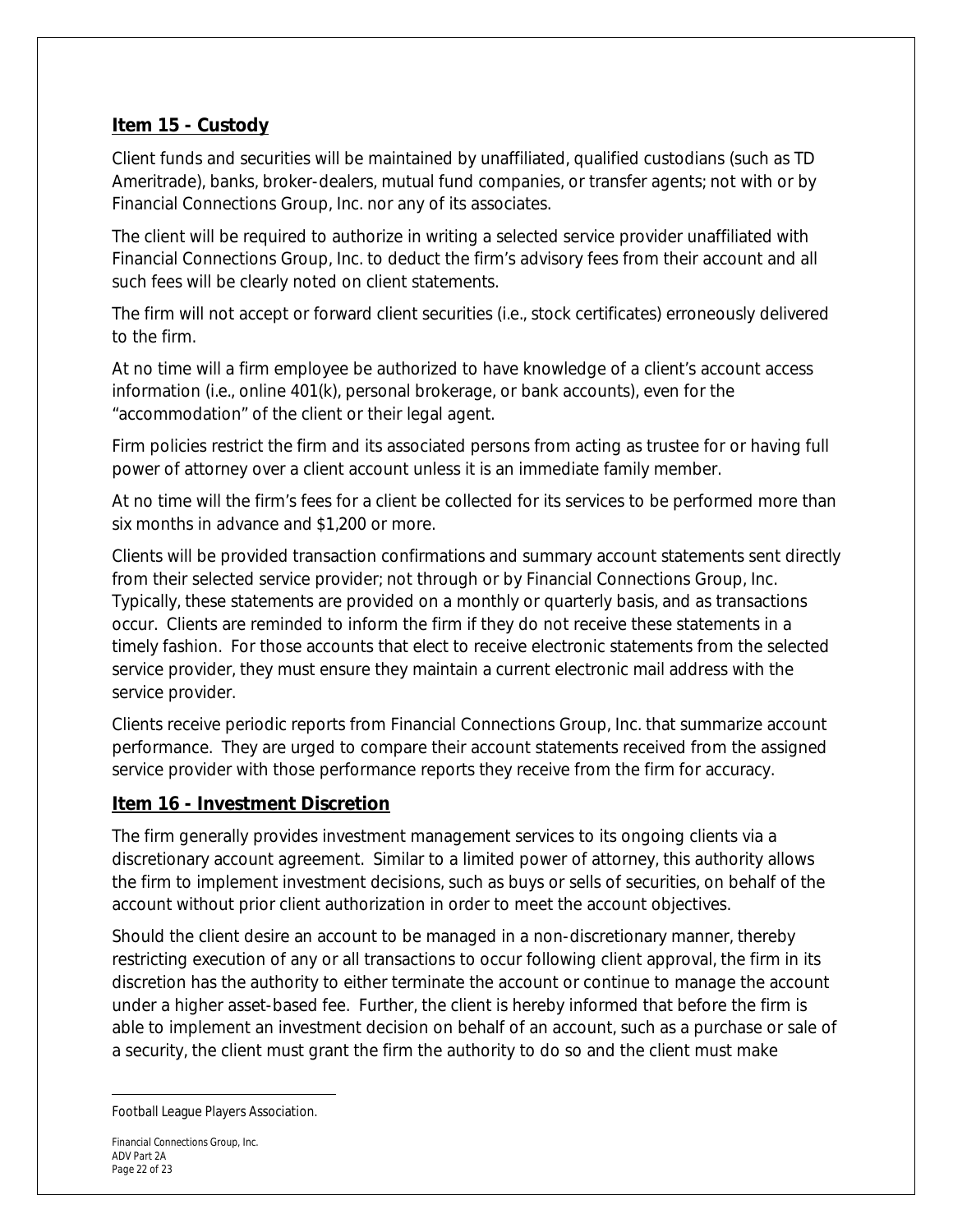themselves available and keep the firm apprised of their current contact information so that transaction instructions can be efficiently effected on their behalf.

# **Item 17 - Voting Client Securities**

# Proxy Voting

The firm does not vote client proxies nor does it offer advice on how to vote proxies. Clients maintain exclusive responsibility for directing the manner in which proxies solicited by issuers of securities beneficially owned by the client shall be voted as well as making all other elections relative to mergers, acquisitions, tender offers or other events pertaining to the client's investment assets. Should the client seek advice on how to vote the proxies they receive, they may contact the firm for a telephone or personal consultation, for which the current hourly rate will apply.

# Other Corporate Actions

The firm will have no power, authority, responsibility, or obligation to take any action with regard to any claim or potential claim in any bankruptcy proceeding, class action securities litigation or other litigation or proceeding relating to securities held at any time in a client account, including, without limitation, to file proofs of claim or other documents related to such proceeding, or to investigate, initiate, supervise or monitor class action or other litigation involving client assets.

# Firm's Receipt of Materials

If the firm receives correspondence for a client relating to the voting of their securities, class action litigation, or other corporate actions, it will typically forward the correspondence to the client or another entity (i.e., client counsel, etc.) if so directed.

# **Item 18 - Financial Information**

# Balance Sheet

With the exception of the firm having the ability to withdraw its advisory fees through the engagement of a qualified, unaffiliated custodian, the firm will not have custody of client assets (as described in Item 15). This includes its policy of not collecting fees from a client of \$1,200 or more for services to be performed six months or more in advance.

Due to the nature of the firm's services and operational practices, an audited balance sheet is not required nor included in this brochure.

# Financial Conditions Reasonably Likely to Impair Advisory Firm's Ability to Meet Commitments to Clients

The firm and its management do not have a financial condition likely to impair their ability to meet commitments to clients.

# Bankruptcy Petitions during the Past 10 Years

The firm and its management have not been the subject of a bankruptcy petition at any time during the past 10 years.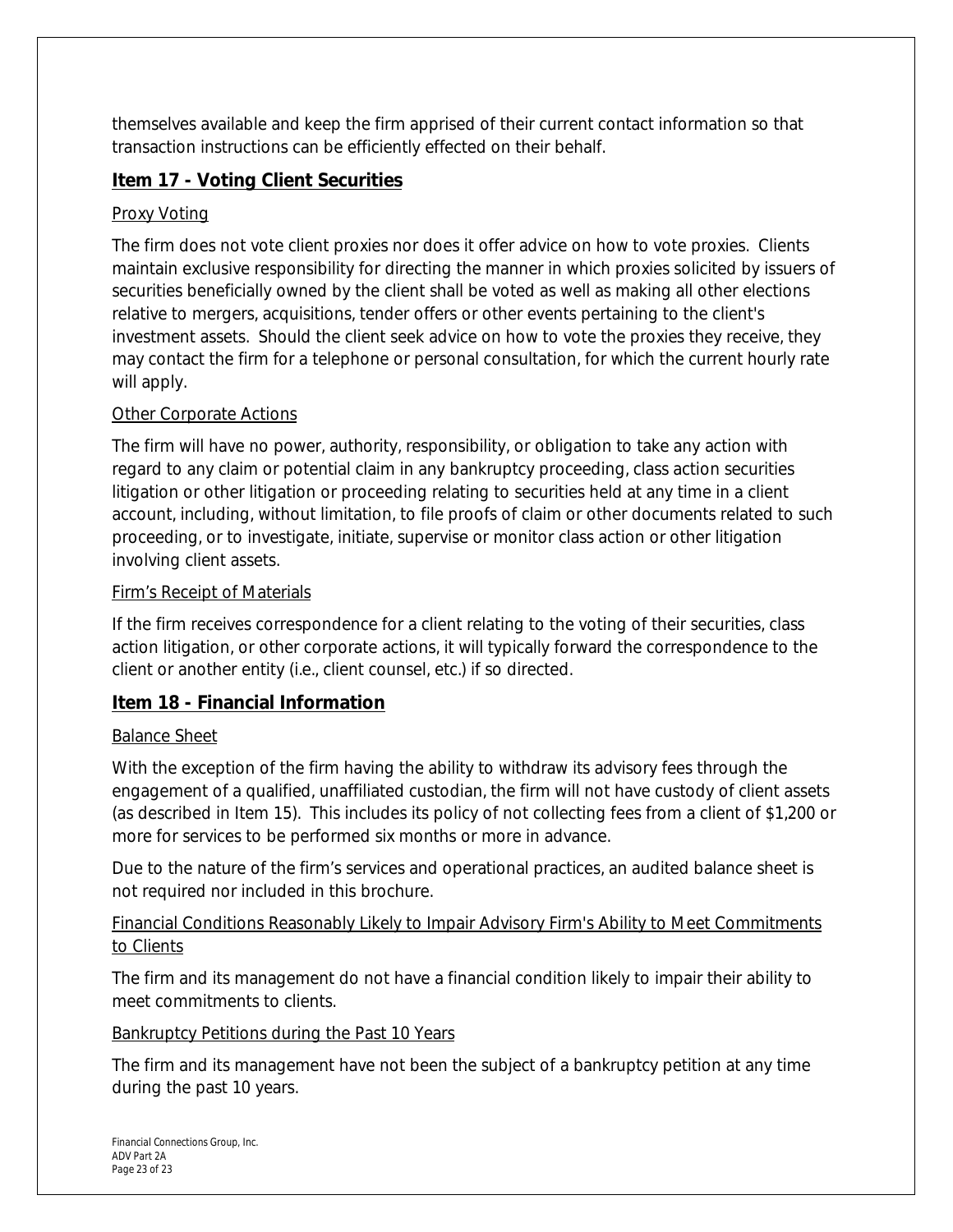**FinancialConnections** A Bridge To Your Future

An SEC Registered Investment Adviser

21 Tamal Vista Boulevard #105

Corte Madera, CA 94925

415.924.1091

Other Locations:

Berkeley, CA

San Francisco, CA

[www.FinancialConnections.com](http://www.FinancialConnections.com) 

# **Jill D. Hollander, CFP®, CRPC®, ADPASM**

Managing Partner President & Chief Compliance Officer Investment Adviser Representative

# Form ADV Part 2B Advisory Personnel Brochure Supplement

# March 1, 2022

**This brochure supplement provides information about Jill Hollander that supplements the Financial Connections Group, Inc. brochure. You should have received a copy of that brochure. Please contact Ms. Hollander, Chief Compliance Officer at (415) 924-1091 if you did not receive the Financial Connections Group, Inc. brochure or if you have any questions about the contents of this supplement.**

**Additional information about Jill Hollander is available on the SEC's website at [www.adviserinfo.sec.gov](http://www.adviserinfo.sec.gov).** 

**Important Note:** Throughout this document, Financial Connections Group, Inc. may also be termed "the firm," "we," "us," or "our." The client or prospective client may be referred to as "you," your," etc.

*This document contains four pages and is not complete without all pages.*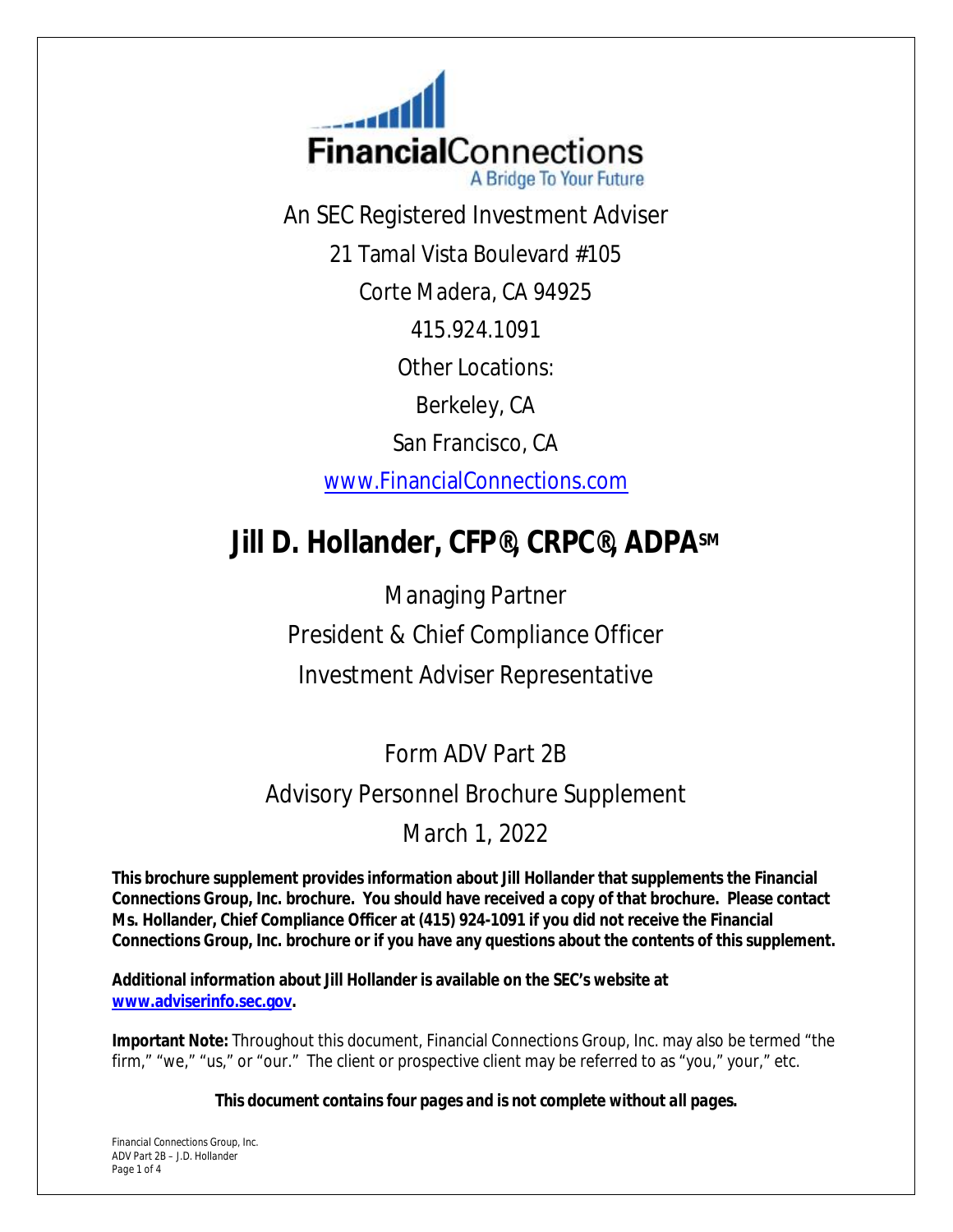#### **Item 2: Educational Background and Business Experience**

#### Year of Birth

#### 1950

Formal Education after High School

Bachelor of Arts ‐ University of Arizona, Tucson, AZ

MBA Finance ‐ Golden Gate University, San Francisco, CA

College of Financial Planning ‐ Denver, CO

Certified Financial Planner™ (CFP®)<sup>1</sup>

Accredited Domestic Partnership Advisor (ADPASM)<sup>2</sup>

Corporate Coach University "Coaching Skills Training"

#### Business Background

Financial Connections; Corte Madera, CA [1994 ‐ Present]

Gladstone Managed Investments (GMI); Berkeley, CA [1993 ‐ 1999]

#### **Item 3: Disciplinary Information**

Registered investment advisers are required to disclose all material facts regarding any legal or disciplinary events that would be material to your evaluation of each supervised person providing investment advice. Ms. Hollander has no information applicable to this item.

#### **Item 4: Other Business Activities**

Ms. Hollander is not engaged in an outside business activity.

#### **Item 5: Additional Compensation**

Ms. Hollander has no information applicable to this item.

#### **Item 6: Supervision**

Ms. Hollander serves as the firm's chief compliance officer (supervisor). Questions relative to the firm, staff, its services, or the firm's ADV Part 2A or 2B may be made to the attention of Ms. Hollander at (415) 924‐1091.

Additional information about the firm, other advisory firms, or associated investment adviser representatives is available on the Internet at [www.adviserinfo.sec.gov.](http://www.adviserinfo.sec.gov) A search of this site for firms or their associated personnel can be accomplished by name or a unique firm identifier, known as an IARD number. The IARD number for Financial Connections Group, Inc. is 108906.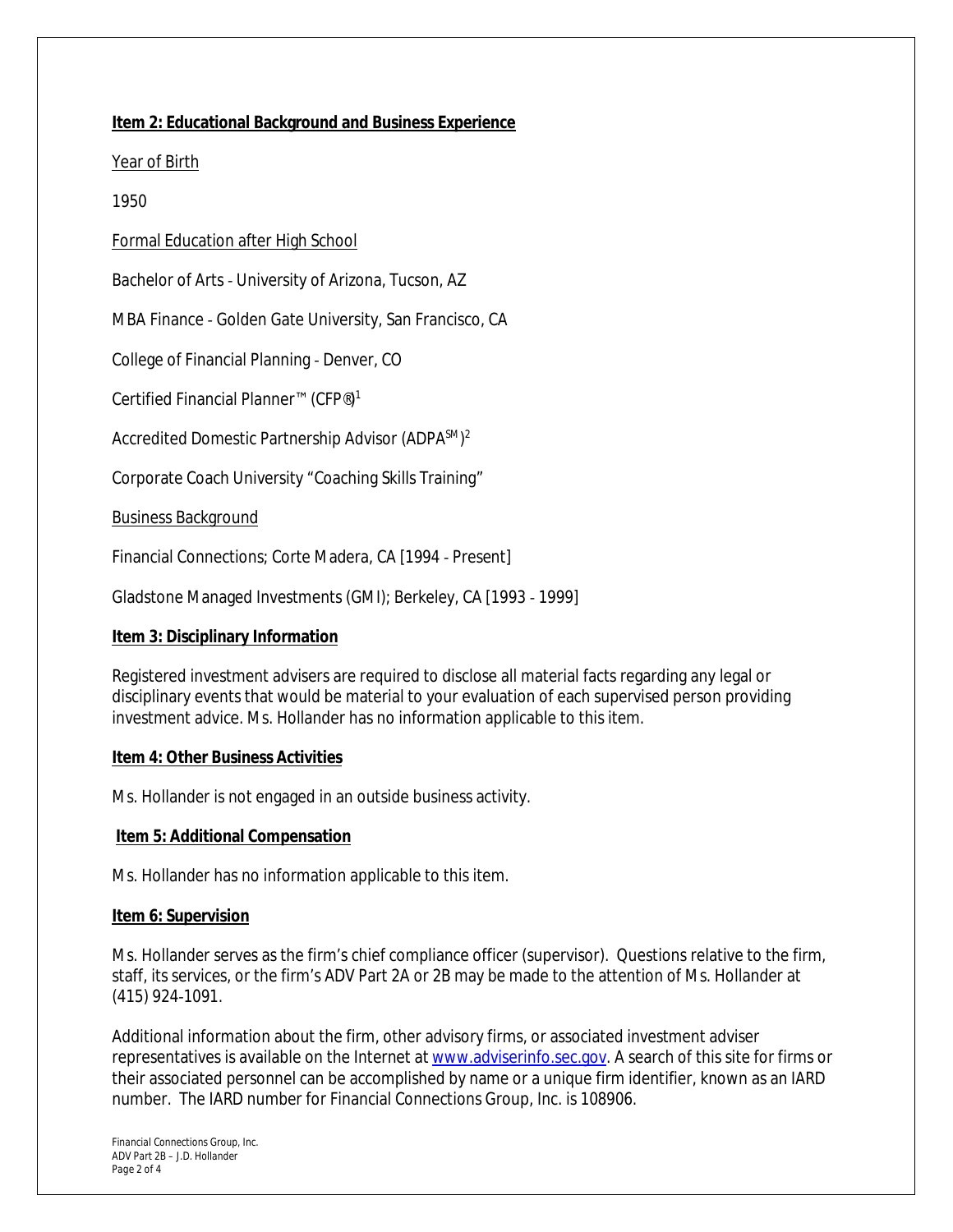<sup>1</sup>The **CERTIFIED FINANCIAL PLANNER™, CFP®** and federally registered CFP (with flame design) marks (collectively, the "CFP® marks") are professional certification marks granted in the United States by Certified Financial Planner Board of Standards, Inc. ("CFP Board").

The CFP® certification is a voluntary certification; no federal or state law or regulation requires financial planners to hold CFP® certification. It is recognized in the United States and a number of other countries for its (1) high standard of professional education; (2) stringent code of conduct and standards of practice; and (3) ethical requirements that govern professional engagements with clients. Currently, more than 62,000 individuals have obtained CFP® certification in the United States.

To attain the right to use the CFP® marks, an individual must satisfactorily fulfill the following requirements:

- **Education** Complete an advanced college-level course of study addressing the financial planning subject areas that CFP Board's studies have determined as necessary for the competent and professional delivery of financial planning services, and attain a Bachelor's Degree from a regionally accredited United States college or university (or its equivalent from a foreign university). CFP Board's financial planning subject areas include insurance planning and risk management, employee benefits planning, investment planning, income tax planning, retirement planning, and estate planning;
- **Examination** Pass the comprehensive CFP® Certification Examination. The examination includes case studies and client scenarios designed to test one's ability to correctly diagnose financial planning issues and apply one's knowledge of financial planning to real world circumstances;
- **Experience** Complete 6,000 hours of professional experience related to the financial planning process, or 4,000 hours of apprenticeship experience that meets additional requirements; and
- **Ethics** Agree to be bound by CFP Board's *Standards of Professional Conduct*, a set of documents outlining the ethical and practice standards for CFP® professionals.

Individuals who become certified must complete the following ongoing education and ethics requirements in order to maintain the right to continue to use the CFP® marks:

- **Continuing Education** Complete 30 hours of continuing education hours every two years, including two hours on the *Code of Ethics* and other parts of the *Standards of Professional Conduct*, to maintain competence and keep up with developments in the financial planning field; and
- **Ethics** Renew an agreement to be bound by the *Standards of Professional Conduct*. The Standards prominently require that CFP<sup>®</sup> professionals provide financial planning services at a fiduciary standard of care. This means CFP® professionals must provide financial planning services in the best interests of their clients.

CFP® professionals who fail to comply with the above standards and requirements may be subject to CFP Board's enforcement process, which could result in suspension or permanent revocation of their CFP<sup>®</sup> certification.

<sup>2</sup> This program introduces students to the unique financial planning needs of couples who are considered to be unmarried under either state or federal law, or both, and offers the opportunity to earn the Accredited Domestic Partnership Advisor<sup>SM</sup>, or ADPA<sup>SM</sup>, designation. The curriculum addresses the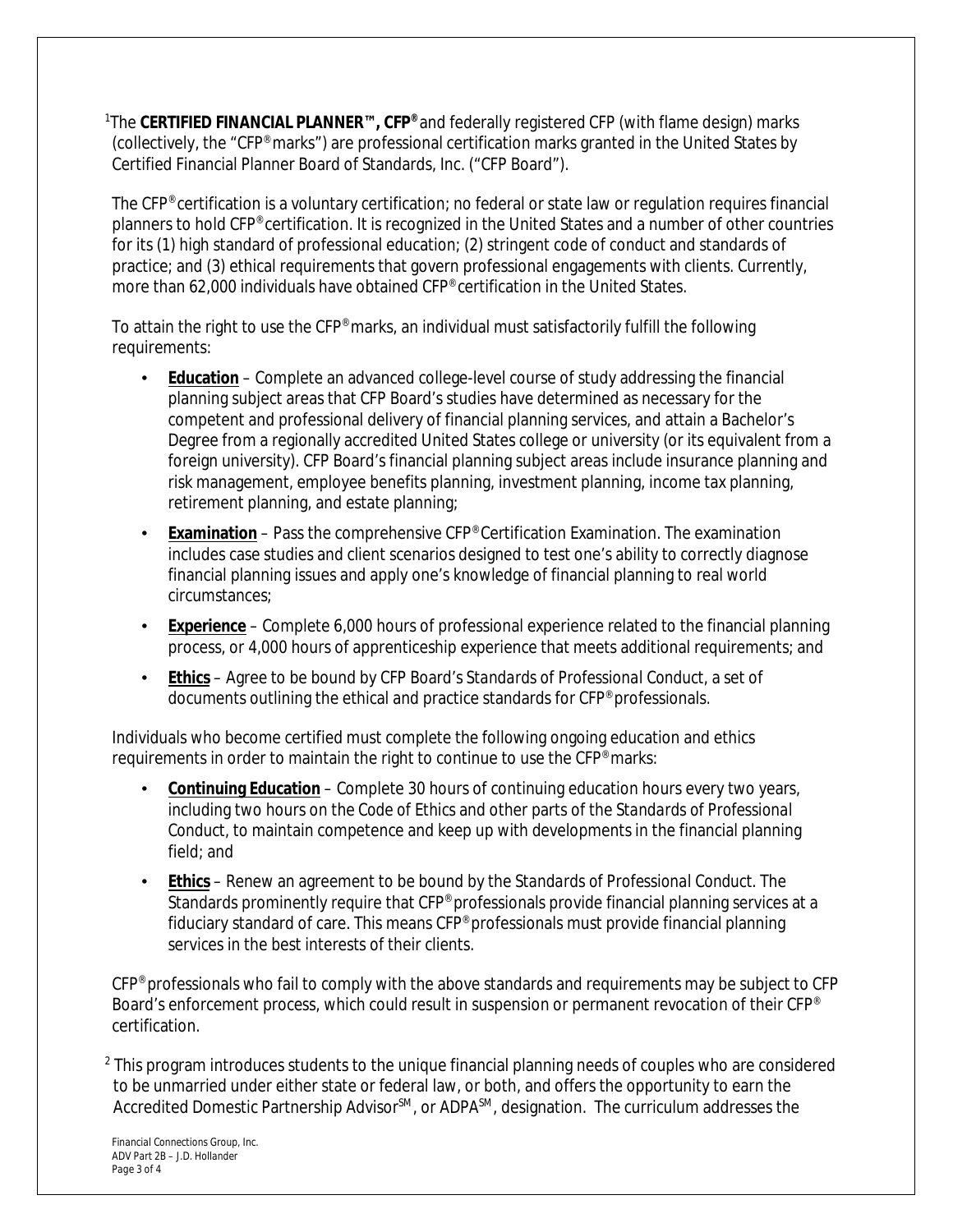unique financial planning needs of lesbian, gay, bisexual, and transgender (LGBT) individuals, as well as heterosexual couples who have chosen not to marry. Specifically covered are factors and situations that cause financial planning for domestic partners to be different from financial planning for legally married spouses, including wealth transfer, taxation, retirement planning, and estate planning issues; as well as alternative planning solutions for these situations.

The **Chartered Retirement Planning CounselorSM** , or **CRPC®** program, is a designation program for financial professionals. This program enables experienced advisors, who are focused on retirement planning for individuals, define a "road map to retirement." There is a focus on clients' pre- and postretirement needs, as well as issues related to asset management and estate planning.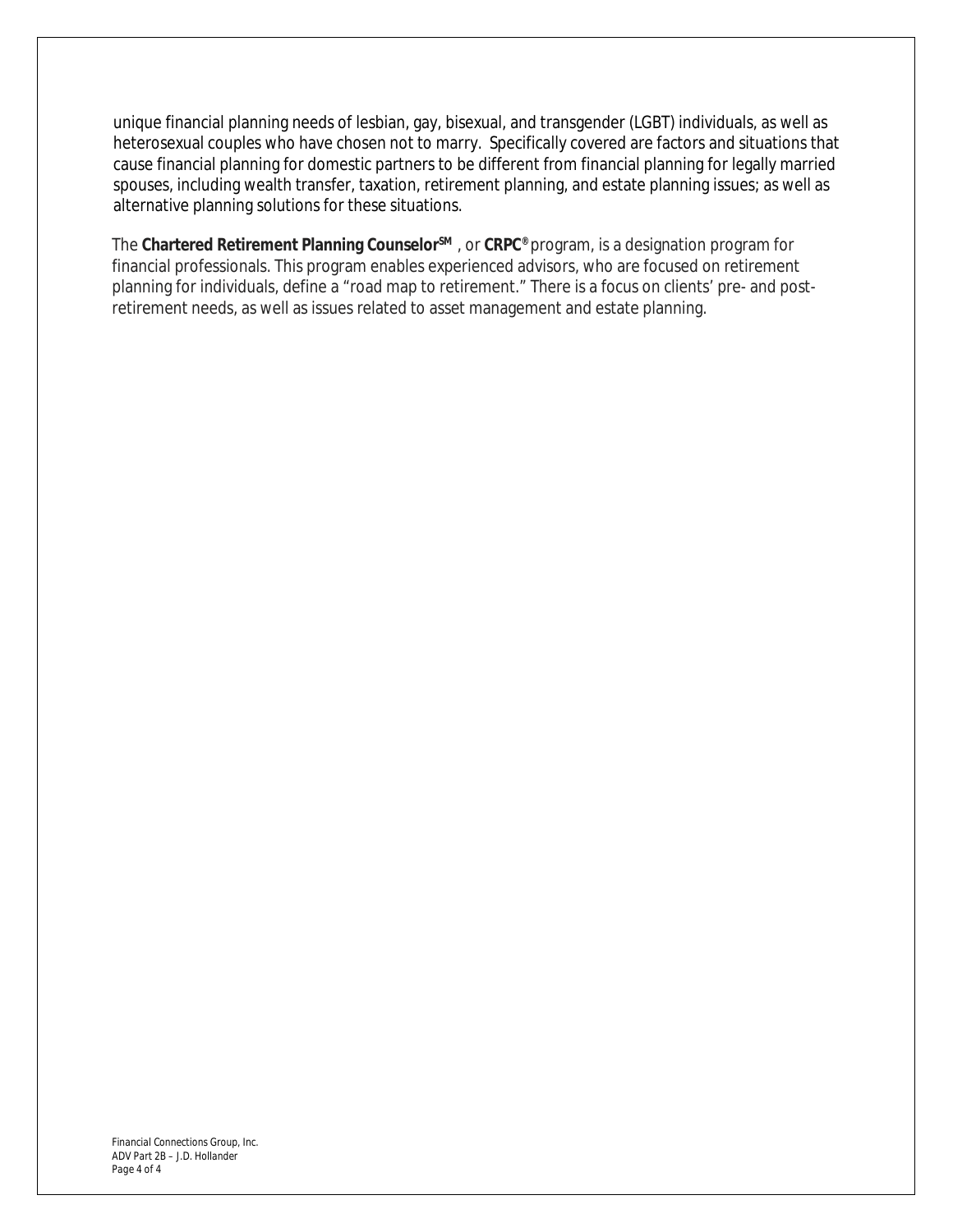

21 Tamal Vista Boulevard #105 Corte Madera, CA 94925 415.924.1091 Other Locations: Berkeley, CA San Francisco, CA

[www.FinancialConnections.com](http://www.FinancialConnections.com) 

# **Brian Pon, CFP®, EA** Investment Adviser Representative

# Form ADV Part 2B Advisory Personnel Brochure Supplement

# March 1, 2022

**This brochure supplement provides information about Brian Pon that supplements the Financial Connections Group, Inc. brochure. You should have received a copy of that brochure. Please contact Ms. Hollander, Chief Compliance Officer at (415) 924-1091 if you did not receive the Financial Connections Group, Inc. brochure or if you have any questions about the contents of this supplement.**

**Additional information about Brian Pon is available on the SEC's website at [www.adviserinfo.sec.gov](http://www.adviserinfo.sec.gov).** 

**Important Note:** Throughout this document, Financial Connections Group, Inc. may also be termed "the firm," "we," "us," or "our." The client or prospective client may be referred to as "you," your," etc.

*This document contains four pages and is not complete without all pages.*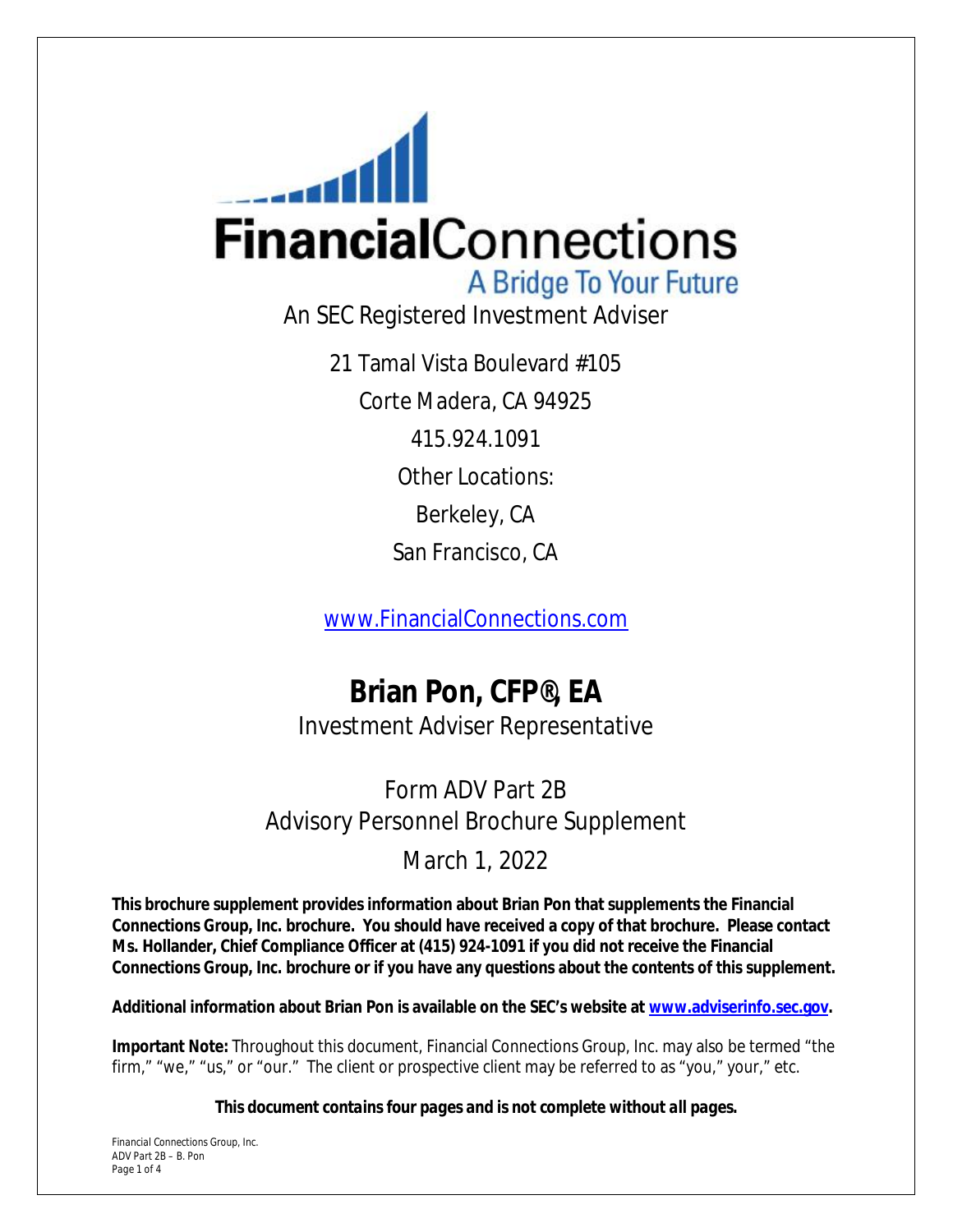# **Item 2: Educational Background and Business Experience**

#### Year of Birth

1970

Formal Education after High School

Bachelor of Science in Engineering Physics ‐ University of California, Berkeley, CA

Personal Financial Planning ‐ University of California Extension, Berkeley, CA

Certified Financial Planner™ (CFP®)<sup>1</sup>

Registered Tax Preparer

IRS Special Enrolled Agent (EA)<sup>2</sup>

Business Background

Financial Planner ‐ Financial Connections; Corte Madera [2000‐Present]

Scientist ‐ Lawrence Berkeley National Laboratory; Berkeley, CA [1991‐2000]

Tax Preparer ‐ H & R Block; Berkeley, CA [1997‐2000]

#### **Item 3: Disciplinary Information**

Registered investment advisers are required to disclose all material facts regarding any legal or disciplinary events that would be material to your evaluation of each supervised person providing investment advice. Mr. Pon has no information applicable to this item.

#### **Item 4: Other Business Activities**

Mr. Pon is an Adjunct Professor at Golden Gate University involving tax planning matters. This activity involves one 16-week class per year.

#### **Item 5: Additional Compensation**

Mr. Pon receives compensation for his work as an Adjunct Professor at Golden Gate University as discussed in Item 4.

#### **Item 6: Supervision**

Ms. Hollander serves as Mr. Pon's supervisor. Questions relative to the firm, staff, its services, or the firm's ADV Part 2A or 2B may be made to the attention of Ms. Hollander at (415) 924‐1091.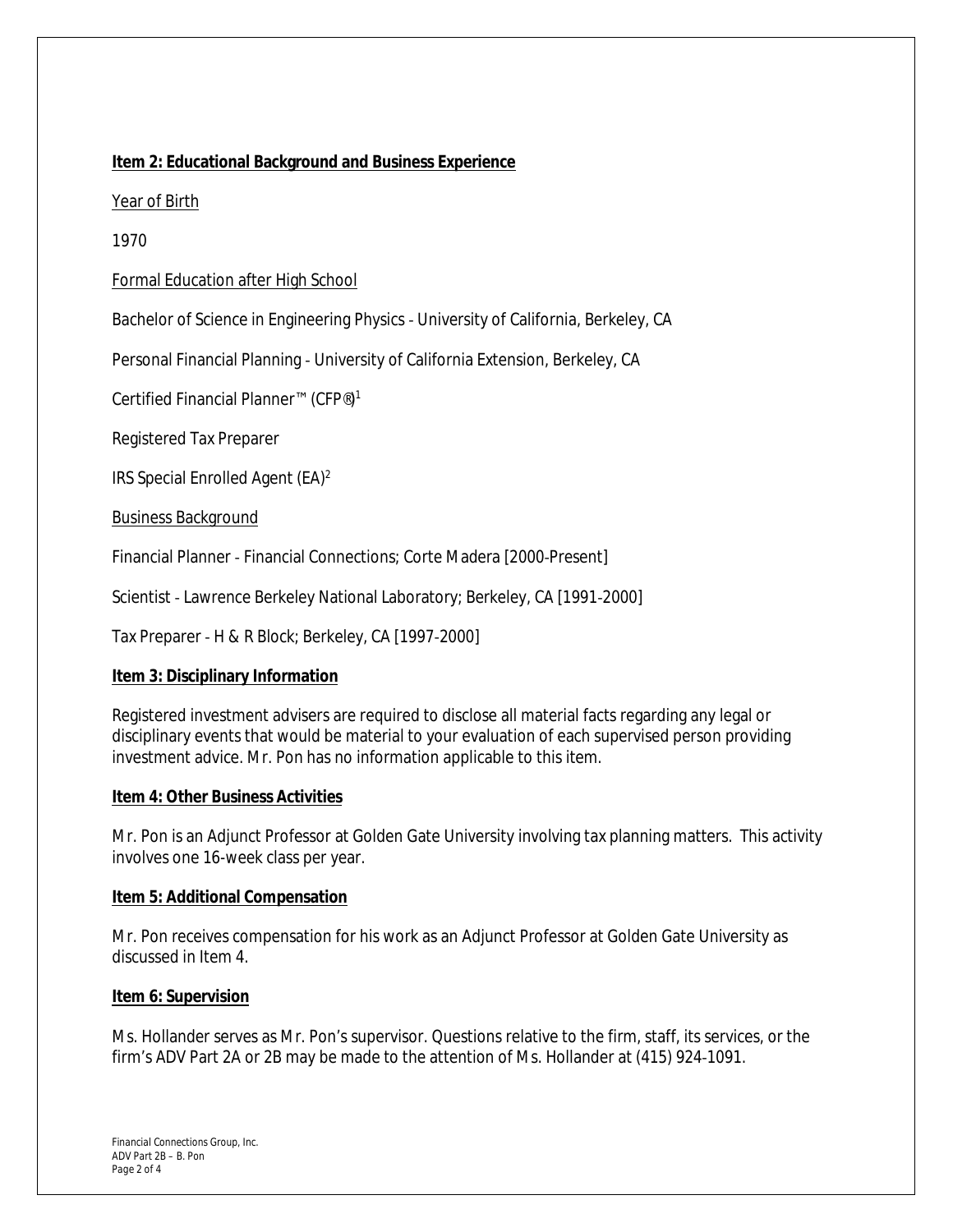Additional information about the firm, other advisory firms, or associated investment adviser representatives is available on the Internet at [www.adviserinfo.sec.gov.](http://www.adviserinfo.sec.gov) A search of this site for firms or their associated personnel can be accomplished by name or a unique firm identifier, known as an IARD number. The IARD number for Financial Connections Group, Inc. is 108906.

<sup>1</sup>The **CERTIFIED FINANCIAL PLANNER™, CFP®** and federally registered CFP (with flame design) marks (collectively, the "CFP® marks") are professional certification marks granted in the United States by Certified Financial Planner Board of Standards, Inc. ("CFP Board").

The CFP® certification is a voluntary certification; no federal or state law or regulation requires financial planners to hold CFP® certification. It is recognized in the United States and a number of other countries for its (1) high standard of professional education; (2) stringent code of conduct and standards of practice; and (3) ethical requirements that govern professional engagements with clients. Currently, more than 62,000 individuals have obtained CFP® certification in the United States.

To attain the right to use the CFP® marks, an individual must satisfactorily fulfill the following requirements:

- **Education** Complete an advanced college-level course of study addressing the financial planning subject areas that CFP Board's studies have determined as necessary for the competent and professional delivery of financial planning services, and attain a Bachelor's Degree from a regionally accredited United States college or university (or its equivalent from a foreign university). CFP Board's financial planning subject areas include insurance planning and risk management, employee benefits planning, investment planning, income tax planning, retirement planning, and estate planning;
- **Examination** Pass the comprehensive CFP® Certification Examination. The examination includes case studies and client scenarios designed to test one's ability to correctly diagnose financial planning issues and apply one's knowledge of financial planning to real world circumstances;
- **Experience** Complete 6,000 hours of professional experience related to the financial planning process, or 4,000 hours of apprenticeship experience that meets additional requirements; and
- **Ethics** Agree to be bound by CFP Board's *Standards of Professional Conduct*, a set of documents outlining the ethical and practice standards for CFP® professionals.

Individuals who become certified must complete the following ongoing education and ethics requirements in order to maintain the right to continue to use the CFP® marks:

- **Continuing Education** Complete 30 hours of continuing education hours every two years, including two hours on the *Code of Ethics* and other parts of the *Standards of Professional Conduct*, to maintain competence and keep up with developments in the financial planning field; and
- **Ethics** Renew an agreement to be bound by the *Standards of Professional Conduct*. The Standards prominently require that CFP<sup>®</sup> professionals provide financial planning services at a fiduciary standard of care. This means CFP® professionals must provide financial planning services in the best interests of their clients.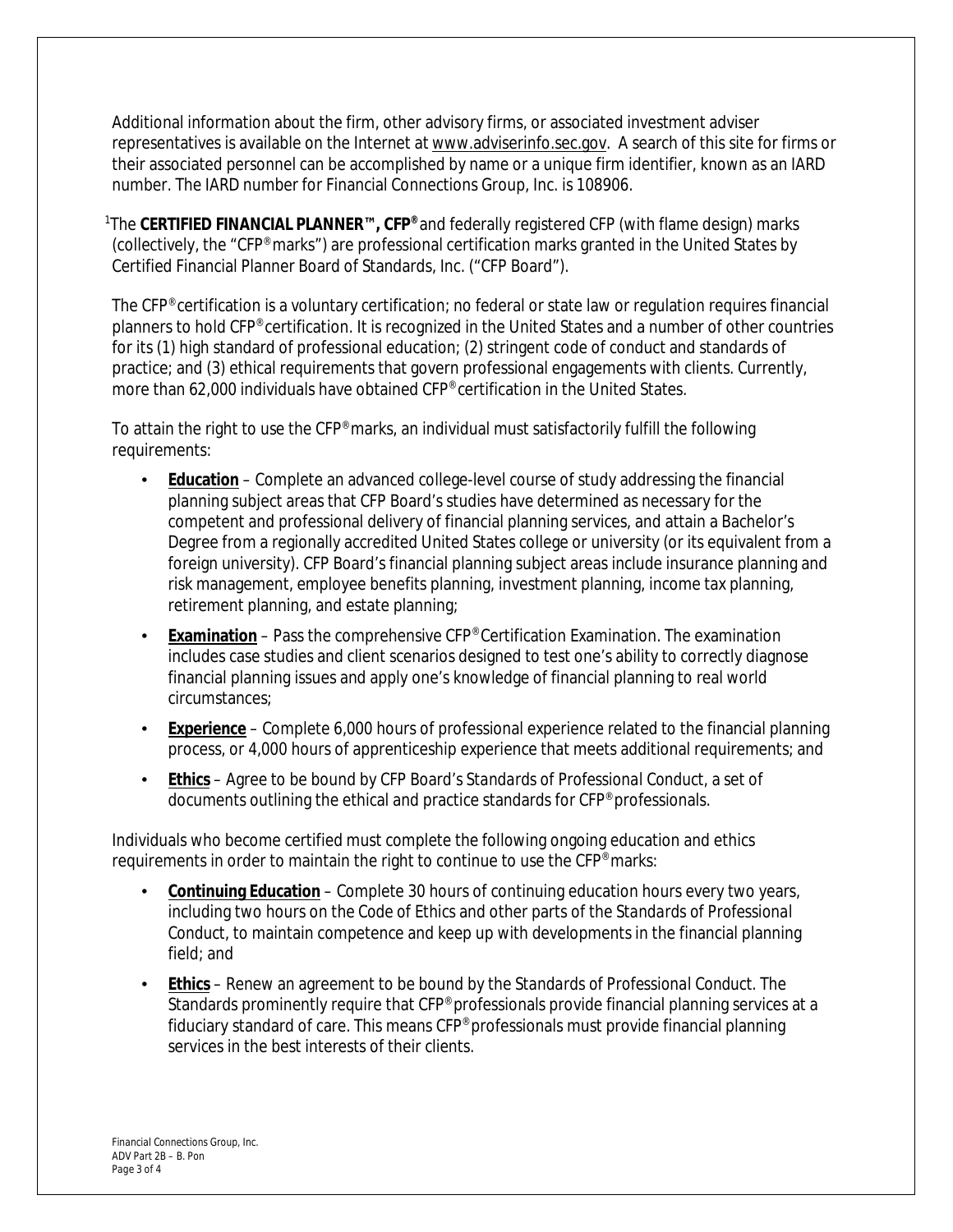CFP® professionals who fail to comply with the above standards and requirements may be subject to CFP Board's enforcement process, which could result in suspension or permanent revocation of their CFP<sup>®</sup> certification.

<sup>2</sup> An **Enrolled Agent (EA)** is a federally‐authorized tax practitioner who has technical expertise in the field of taxation and who is empowered by the U.S. Department of the Treasury to represent taxpayers before all administrative levels of the Internal Revenue Service for audits, collections, and appeals. The license is earned in one of two ways, by passing a comprehensive examination which covers all aspects of the tax code, or having worked at the IRS for five years in a position which regularly interpreted and applied the tax code and its regulations. All candidates are subjected to a rigorous background check conducted by the IRS.

The IRS Restructuring and Reform Act of 1998 allows federally authorized practitioners (those bound by the Department of Treasury's Circular 230 regulations) a limited client privilege. This privilege allows confidentiality between the taxpayer and the Enrolled Agent under certain conditions. The privilege applies to situations in which the taxpayer is being represented in cases involving audits and collection matters. It is not applicable to the preparation and filing of a tax return. This privilege does not apply to state tax matters, although a number of states have an accountant‐client privilege.

In addition to the stringent testing and application process, the IRS requires Enrolled Agents to complete 72 hours of continuing professional education, reported every three years, to maintain their Enrolled Agent status. National Association of Enrolled Agents (NAEA) members are obligated to complete 90 hours per three-year reporting period. Because of the knowledge necessary to become an Enrolled Agent and the requirements to maintain the license, there are only about 46,000 practicing Enrolled Agents.

Only Enrolled Agents are required to demonstrate to the IRS their competence in matters of taxation before they may represent a taxpayer before the IRS. Unlike attorneys and CPAs, who may or may not choose to specialize in taxes, all Enrolled Agents specialize in taxation. Enrolled Agents are the only taxpayer representatives who receive their right to practice from the U.S. government (CPAs and attorneys are licensed by the states).

Enrolled Agents are required to abide by the provisions of the Department of Treasury's Circular 230, which provides the regulations governing the practice of Enrolled Agents before the IRS. NAEA members are also bound by a Code of Ethics and Rules of Professional Conduct of the Association.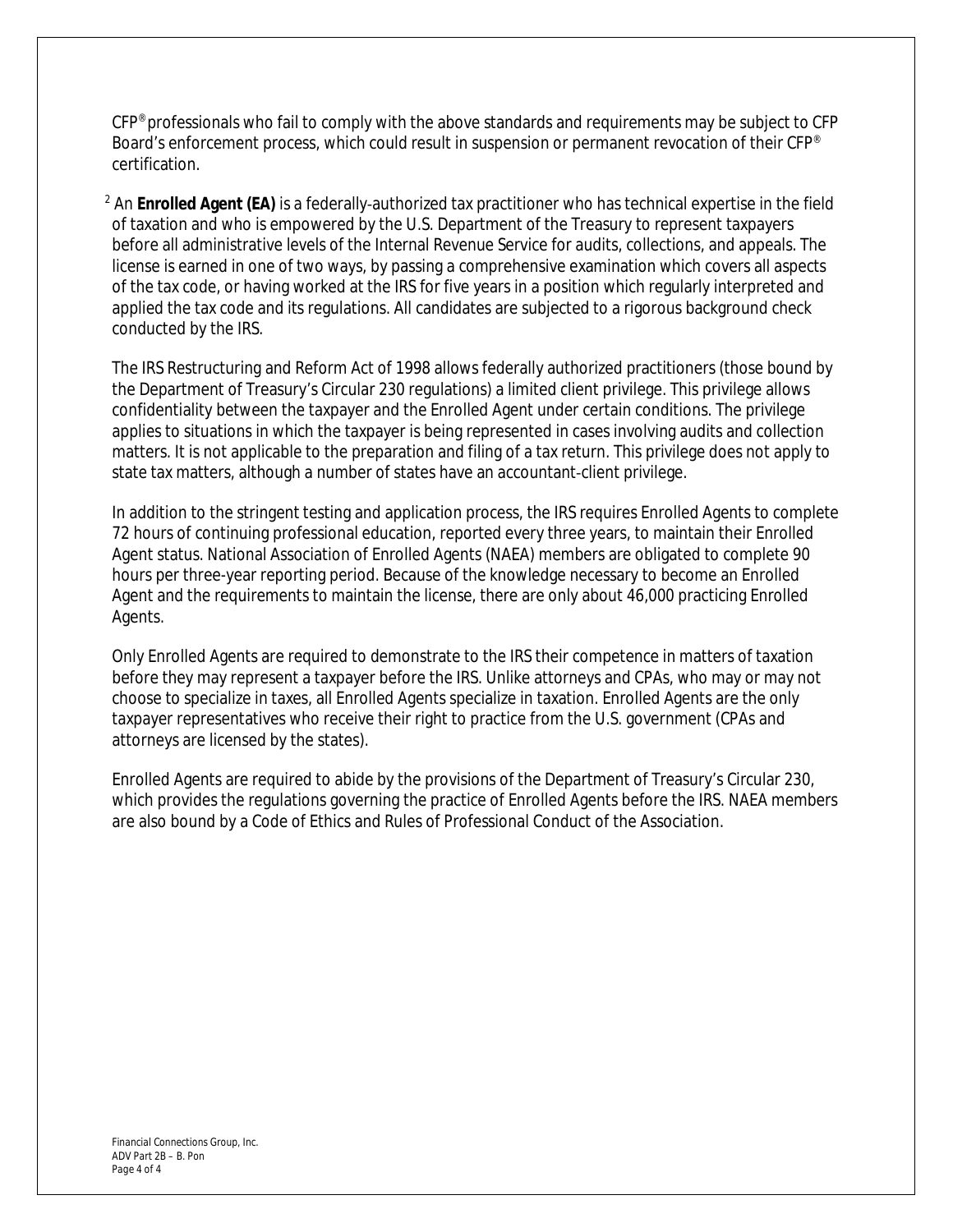

An SEC Registered Investment Adviser

21 Tamal Vista Boulevard #105

Corte Madera, CA 94925

415.924.1091

Other Locations:

Berkeley, CA

San Francisco, CA

[www.FinancialConnections.com](http://www.FinancialConnections.com) 

# **Jennifer Coffey Smith, CFP®**

# Form ADV Part 2B Advisory Personnel Brochure Supplement

# March 1, 2022

**This brochure supplement provides information about Jennifer Coffey Smith that supplements the Financial Connections Group, Inc. brochure. You should have received a copy of that brochure. Please contact Ms. Hollander, Chief Compliance Officer at (415) 924-1091 if you did not receive the Financial Connections Group, Inc. brochure or if you have any questions about the contents of this supplement.**

**Additional information about Jennifer Coffey Smith is available on the SEC's website at [www.adviserinfo.sec.gov](http://www.adviserinfo.sec.gov).** 

**Important Note:** Throughout this document, Financial Connections Group, Inc. may also be termed "the firm," "we," "us," or "our." The client or prospective client may be referred to as "you," your," etc.

*This document contains three pages and is not complete without all pages.*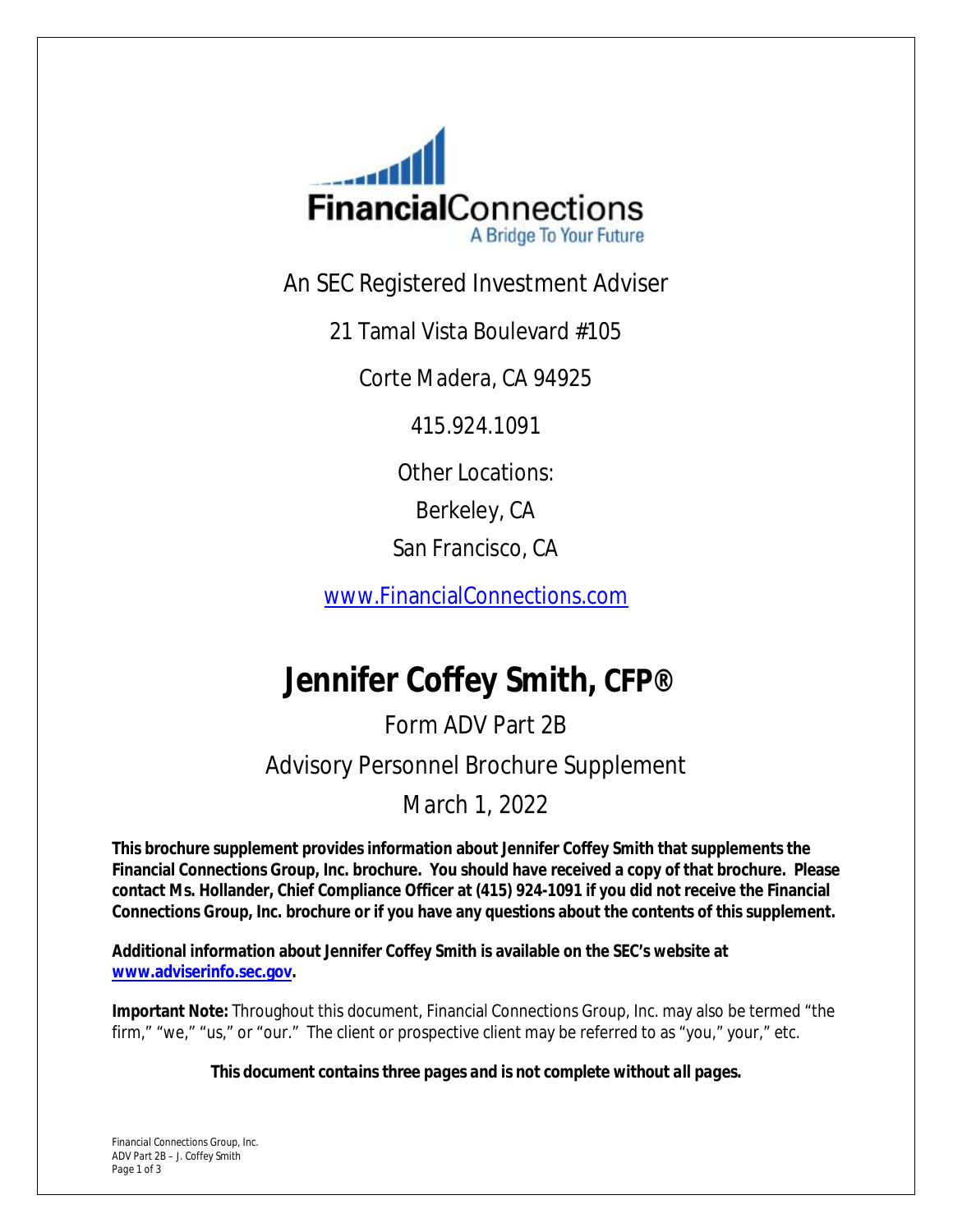# **Item 2: Educational Background and Business Experience**

#### Year of Birth

#### 1957

# Formal Education after High School

BS, Economics, Arizona State University, Tempe AZ

MS, Security Analysis, Portfolio Management, Creighton University, Omaha NE

Certified Financial Planner™ (CFP®)<sup>1</sup>

Business Background

Financial Connections; Corte Madera, CA [2013‐Present]

NestWise, San Francisco, CA (2013)

The Vanguard Group; Malvern, PA (Investment Consultant/Retirement Advisor) [2004-2013]

#### **Item 3: Disciplinary Information**

Registered investment advisers are required to disclose all material facts regarding any legal or disciplinary events that would be material to your evaluation of each supervised person providing investment advice. Ms. Coffey Smith has no information applicable to this item.

#### **Item 4: Other Business Activities**

Ms. Coffey Smith is not engaged in an outside business activity.

#### **Item 5: Additional Compensation**

Ms. Coffey Smith has no information applicable to this item

#### **Item 6: Supervision**

Ms. Hollander and Mr. Pon serve as Ms. Coffey Smith's supervisors. Questions relative to the firm, staff, its services, or the firm's ADV Part 2A or 2B may be made to the attention of either supervisor at (415) 924‐1091.

Additional information about the firm, other advisory firms, or associated investment adviser representatives is available on the Internet at [www.adviserinfo.sec.gov.](http://www.adviserinfo.sec.gov) A search of this site for firms or their associated personnel can be accomplished by name or a unique firm identifier, known as an IARD number. The IARD number for Financial Connections Group, Inc. is 108906.

<sup>1</sup>The **CERTIFIED FINANCIAL PLANNER™, CFP®** and federally registered CFP (with flame design) marks (collectively, the "CFP® marks") are professional certification marks granted in the United States by Certified Financial Planner Board of Standards, Inc. ("CFP Board").